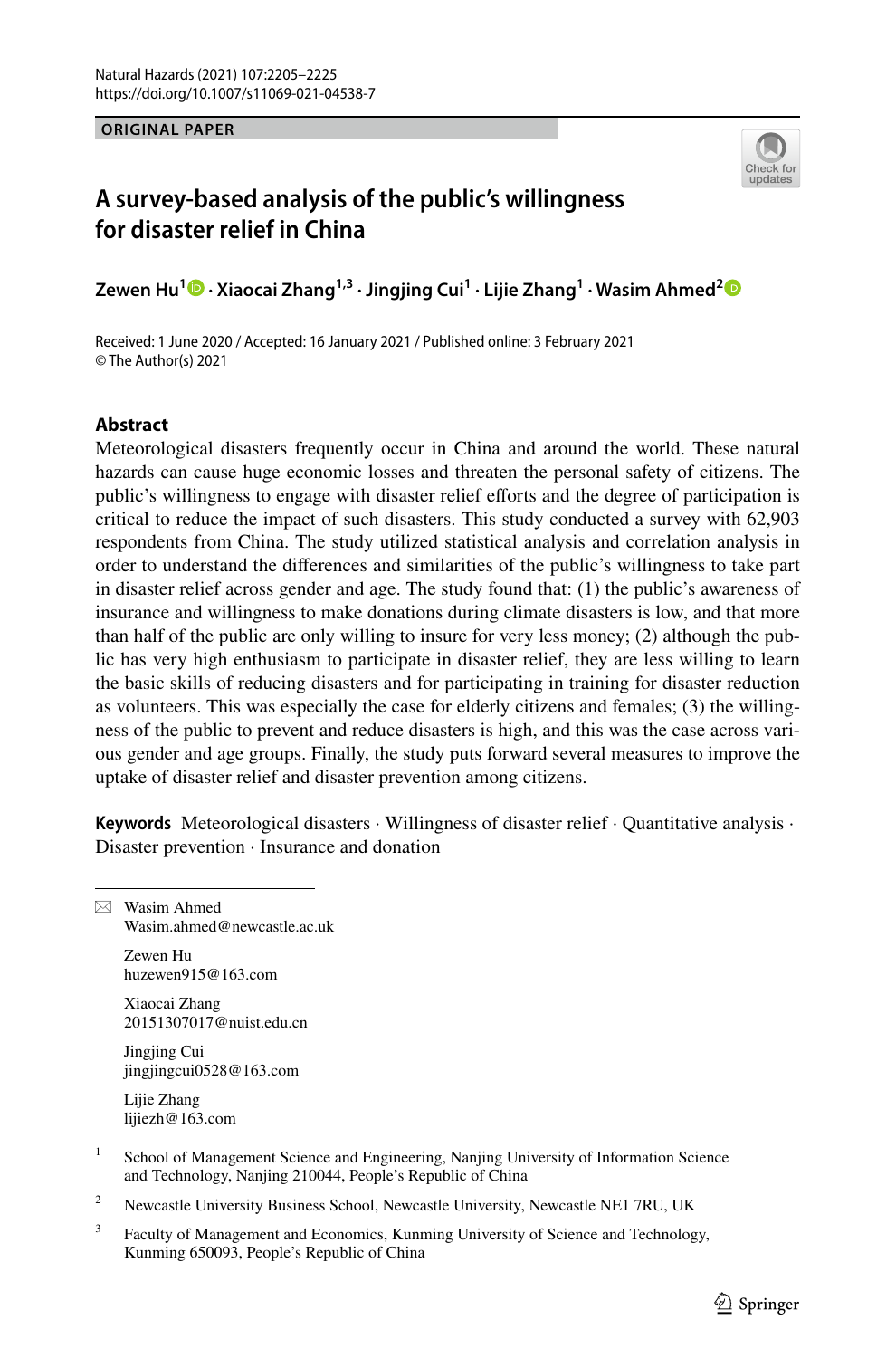### **1 Introduction**

Meteorological disasters can generally be divided into two categories; the frst category is weather and meteorological disaster events such as typhoons, rainstorms, and foods. The second category is meteorological secondary disasters and derivative disaster events such as mudslides and landslides. These multi-hazard risk events have frequently occurred in China and other countries across the world. These events lead to huge economic losses as well as a large number of casualties. According to the statistics from Yearbook of Meteorological Disasters in China (Liu et al. [2018\)](#page-20-0), the average value of direct economic loss between 2004 and 2013 caused by meteorological disasters in China was as much as 305.5 billion Yuan (45.1 Billion USD; 1 CNY=0.1475 USD). The largest direct economic losses in 2010 were about 2.5 times of the economic losses in 2004. In 2016, the economic losses caused by meteorological disasters amounted to 503.3 billion Yuan (74.2 Billion USD). Germany has also experienced 85 various natural hazards between 1950 and 2013 including 3 earthquakes, 9 extreme temperature events, 18 foods, and 47 storms. These events have caused more than 10,000 fatalities and nearly 30 billion Euros (35 billion USD) in damage (Kreibich et al. [2014](#page-20-1)).

According to statistics from the Emergency Events Database (EM-DAT [2020](#page-19-0)) between 2014 and 2018 there have been 67 storms in China, 74 storms in USA, and 25 storms in Japan which have led to 989, 929, and 201 casualties, respectfully, as well as major monetary losses. Furthermore, the average yearly occurrence frequency and the resulting average economic loss of multi-hazard risk between 2008 and 2018 have been 2.3 times and 1.2 billion in USD for the UK, 3.5 times and 1.5 billion in USD for France, 2.5 times and 3.2 billion in USD for Germany, and 23.4 times and 20.3 billion in USD in China. In 2019, 386 natural disasters have occurred including 160 natural disasters in Asia, 89 natural disasters in Africa, 80 natural disasters in Americas, and 57 natural disasters in Europe. In total this has led to 11,755 deaths, 95 million people have been afected, and 103 billion USD in economic losses have been recorded (Natural disasters [2019](#page-20-2)). Asia has sufered the highest negative impact and accounting for 40% of disaster events and 45% of deaths. India was hit hardest and recorded nearly 20% of the total deaths. Floods were the deadliest type of disaster accounting for 43.5% of deaths, followed by extreme temperatures accounting for 25% of deaths (Natural disasters [2019\)](#page-20-2).

Natural disasters have also seriously afected both normal agricultural production activities and the normal activities of the ecological environment, lives of residents, and industrial production. Since ancient times, agriculture has been the main mode of production in China and has always played an irreplaceable role in the development of China's national economy. At the same time, the proportion of rural areas in China is far greater than that of other countries. However, China's agriculture has frequently been afected by natural hazards such as foods, droughts, winds, frosts, and hail, as well as hazards caused by freezing weather. This has a negative efect on China's grain harvest, food production, and agricultural economy, but also reduces farmers' economic income greatly (Zhong et al. [2014](#page-20-3)). During 1989–2014, the agricultural areas afected by wind and hail, forest fre, drought, and food in China are showing signifcant decreasing trends. However, hazards caused by freezing weather conditions are a trend which has been increasing (Li et al. [2019](#page-20-4)). Meteorological disasters across the world have caused tremendous impact and damage to the social economy, residents' property, as well as to general health and life. It is, therefore, important to anticipate, plan, and reduce the impact and damage of such disasters. This has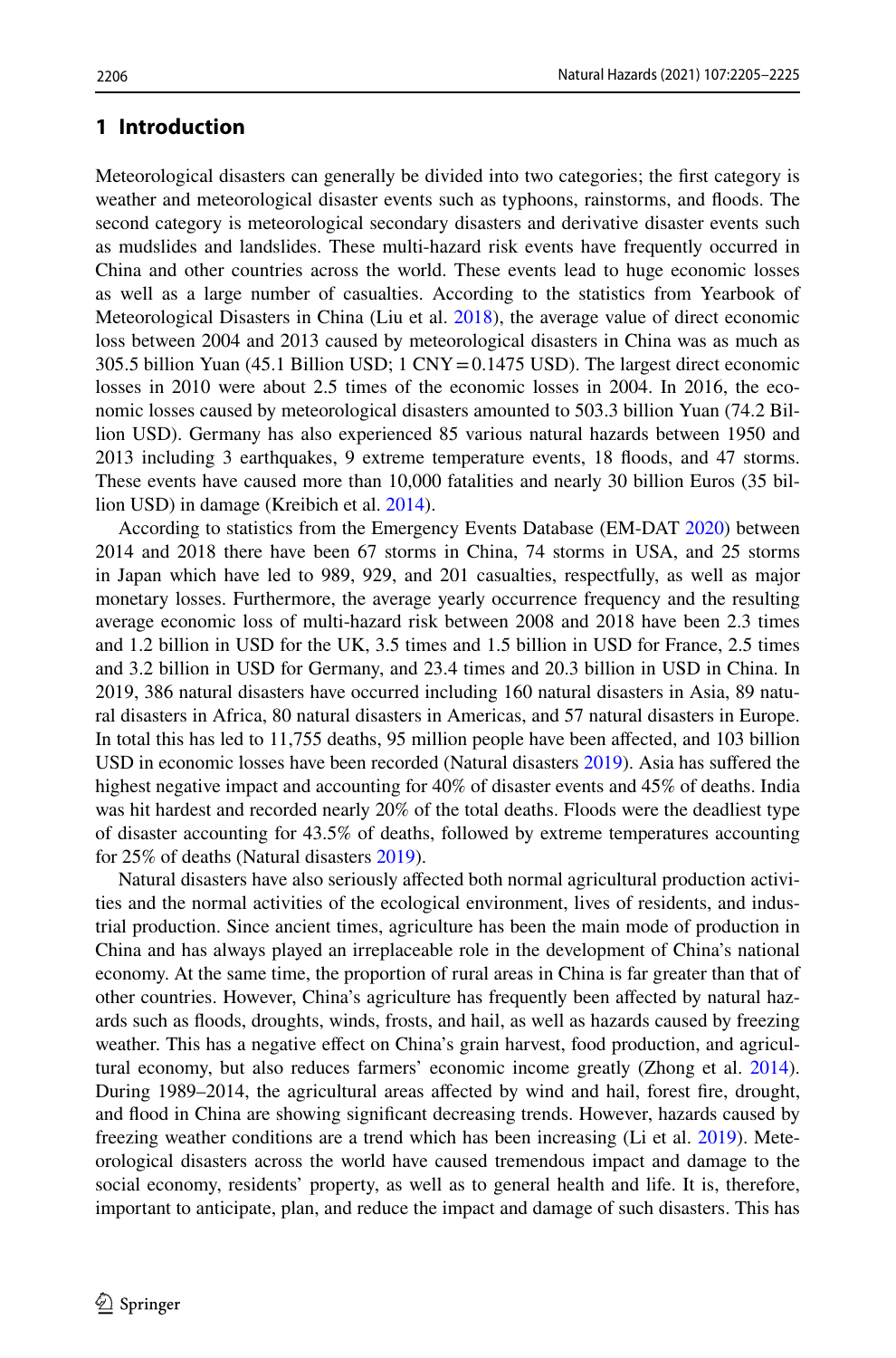been an urgent and critical issue faced by governments and organizations from diferent countries across the world.

At the Third United Nations World Conference in Sendai, Japan, on March 18, 2015, the Sendai Framework for Disaster Risk Reduction 2015–2030 was adopted by the United Nations Office for Disaster Risk Reduction. This framework is the successor instrument to the Hyogo Framework for Action (HFA) 2005–2015: Building the Resilience of Nations and Communities to Disasters (the Hyogo Framework for Action (HFA) 2005–2015 [2020](#page-20-5)). To reduce losses and damages from meteorological disasters the Sendai framework has proposed seven global targets by 2030. These include substantially reducing global disaster mortality, reducing the number of citizens afected globally, and reducing economic losses in relation to global gross domestic product (GDP). Other targets include the substantial reduction of disaster damage to critical infrastructure and disruption of basic services. Furthermore, the Sendai framework also puts forward a series of guiding principles and priorities for action. The framework notes that disaster risk reduction requires engagement from all of society, and cultural perspectives should be integrated in all policies and practices, as well as women and youth leadership should be promoted. Furthermore, they note that disaster risk reduction should pay special attention to the improvement of organized voluntary work from citizens (the Sendai Framework for Disaster Risk Reduction 2015–2030 [2020](#page-20-6)).

In response to natural hazards, the Japan Meteorological Agency (JMA) has often issued warnings to citizens. However, in some cases there was no efective means of informing municipalities and residents of the risk of an imminent and potentially fatal disaster. In response to this the JMA introduced a system of Emergency Warnings in 2013 to alert people to the signifcant likelihood of catastrophes. The system would inform residents about all kinds of disaster risk information through various channels across newspaper bulletins, TV, radio, the Internet, and via a loudspeaker among other methods (Emergency Warning System [2013](#page-19-1)). Much academic research has been conducted over the years into the factors that afect public participation in disaster mitigation and relief. In Western countries, the response of citizens is connected to the fow of information before and during disasters and responses to disasters may vary by religion (Helsloot et al. [2004\)](#page-19-2). Adiyoso and Kanegae ([2013\)](#page-19-3), for instance, noted that Islamic values may encourage the public to prevent disasters. Other factors that may encourage the public to prevent disasters include the nature of the disaster scenario itself, the cognition of disaster risks and potential consequences, the costs of disaster reduction (Grothmann et al. [2006](#page-19-4); Luo et al. [2013\)](#page-20-7), and geographical factors (O'Neill et al. [2016](#page-20-8)). Schneider ([2011\)](#page-20-9) conducted a review of climate change literature and suggested that an emergency management framework will be helpful for policymakers at all levels. A survey in Pakistan noted that local institutions should engage in disaster preparedness activities (Shah et al. [2019\)](#page-20-10). Yu et al. ([2013\)](#page-20-11) suggested that the Chinese government should strengthen public awareness toward climate change and found that people are more willing to take action when they recognize the infuence of climate change to daily life. Lin et al  $(2008)$  $(2008)$  investigated the reasons that flood and landslide victims are less willing to take mitigation measures and found that social trust, risk perception, and social economic are positively associated with mitigation intentions, while psychological vulnerability is negatively associated.

The public's willingness to pay for meteorological disaster prevention is related to the understanding of such disasters and the knowledge of defense measures. An individual's prior experience with insurance and his opinion on the value of insurance as a coping mechanism will infuence the decision to obtain it. Citizens in disaster-prone areas may also expect the government to cover losses that are incurred (Wang et al. [2012](#page-20-13)). Insurance can mitigate residents' costs of evacuation and promote them to actively vacate hazardous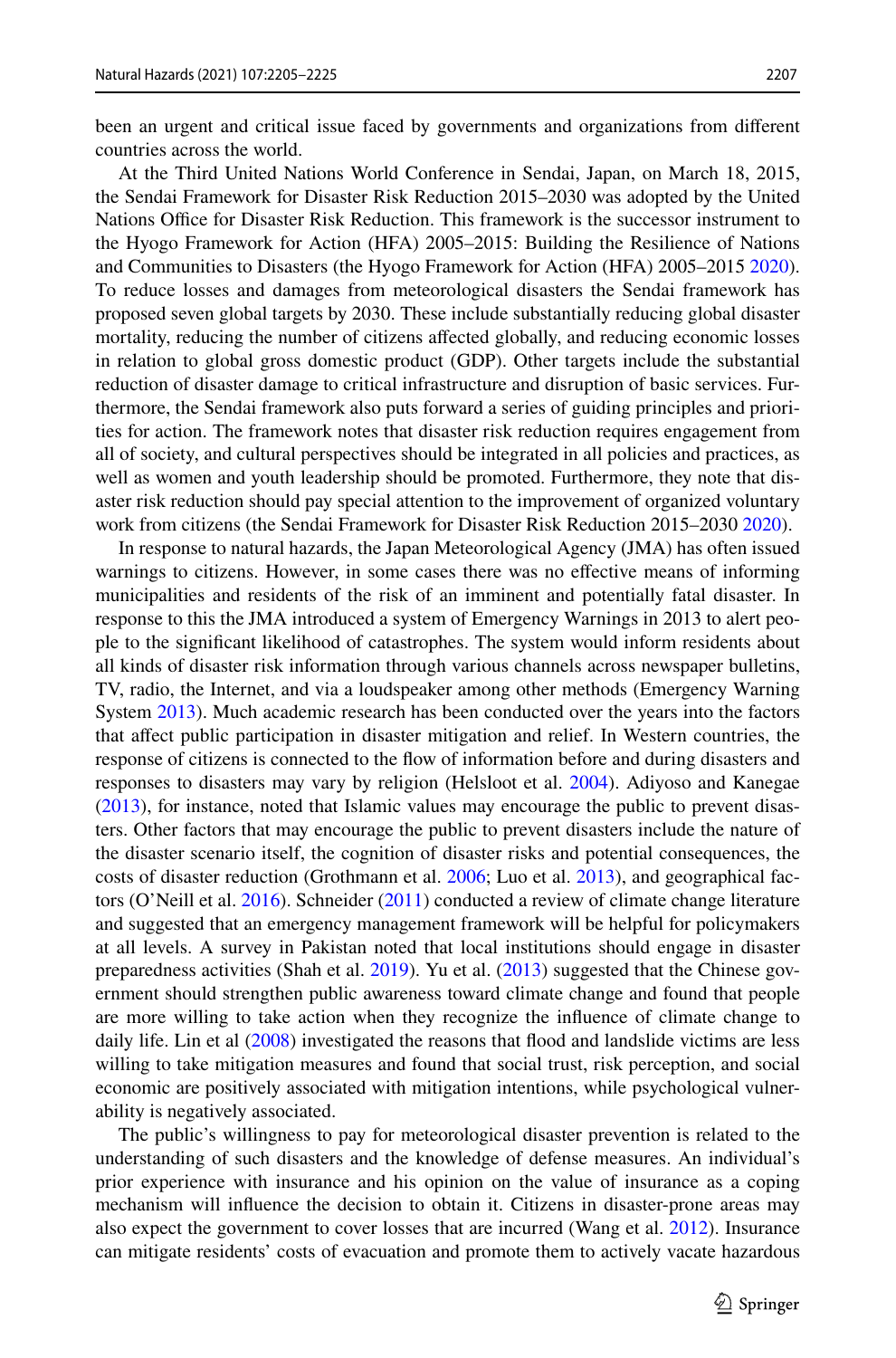living conditions as the fnancial burden of doing so is reduced. McClelland ([1993\)](#page-20-14) found that some respondents overestimate the probability of a natural disaster occurring and are more willing to pay for insurance against high loss events. Evacuation costs may act as a constraint on evacuation behavior that could lead to consequences more severe than the loss of a few hundred dollars. Whitehead [\(2006](#page-20-15)) examined the demand for private hurricane evacuation insurance. He investigated the feasibility of evacuation insurance for households and their willingness to pay for the insurance to avoid low-risk and low loss hurricane evacuation events. The results indicate that hurricane evacuation insurance would not be a proftable product and the majority of respondents would not purchase the product even the lowest price.

Xu ([2019\)](#page-20-16) summarized four channels of relief funds from the government and suggested that individuals need to improve risk consciousness during disasters and take part in disaster insurance. A survey in Bangladesh found that age, family structure, education, income, and occupation are important determinants for people's willingness to provide voluntary donations and labor (Shahrier et al. [2019\)](#page-20-17). Publicly linked strategies should be advanced by policy makers so that citizens provide more fnancial support for disasters (Zhang et al. [2019\)](#page-20-18). In addition, other surveys and research have discussed the limitations, schemes, models, and recommendations of insurance to reducing the impacts of disasters on poor people (Hillier [2018\)](#page-19-5), rural farm-household's demand for crop insurance (Arshad et al. [2016;](#page-19-6) Ngoc et al. [2019\)](#page-20-19), and food-prone individuals' willingness to buy insurance (Roder et al. [2019\)](#page-20-20). The public's willingness to pay for property-level food protection (PLEP) is linked to the damage they have suffered and their household income (Owusu et al. [2015\)](#page-20-21).

Furthermore, there are several studies on the assessment of the public's willingness to participate in meteorological disaster mitigation and relief (Juanzon et al. [2018\)](#page-20-22). Samaddar et al [\(2015](#page-20-23)) evaluated efective public participation in disaster management based on a case survey in northern Ghana where facilitators are employed for participatory community activities. However, these studies did not specifcally analyze what factors afect the public's willingness to engage with disaster relief. Therefore, this study focuses on the specifc intention of the public to participate in meteorological disaster mitigation and relief. More specifcally, the study aims to examine characteristics and diferences across diferent gender and age groups to develop an understanding of the willingness of the public to engage in disaster relief within China.

# **2 Survey design and procedure**

#### **2.1 Design and procedure of questionnaire**

As shown in Fig. [1,](#page-4-0) in order to address our research question, we designed a questionnaire that consisted of two parts.

The frst part contains personal basic information of respondents including age, gender, education background, and the residence of respondents. The second part contains ten questions related to the disaster relief willingness of the respondents which is summarized in Table [1.](#page-5-0) The response scale which ranges from A (very willing) to E (unwilling) which was utilized for each of the 10 questions is summarized in Table [2](#page-6-0).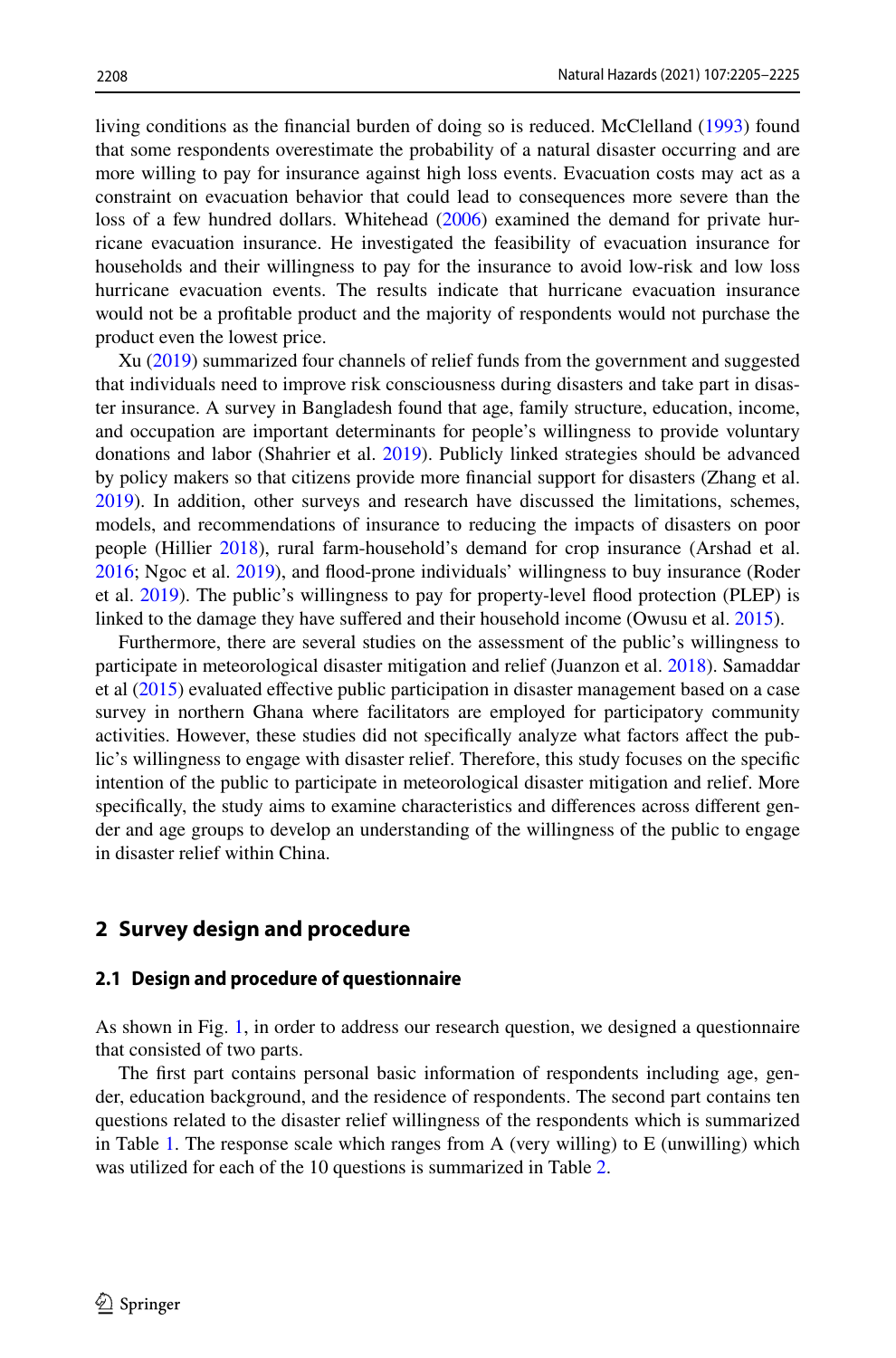

<span id="page-4-0"></span>**Fig. 1** The basic procedure of survey design and execution

# **2.2 Data analysis procedure**

This project collaborated with test.baidu.com and the China Weather Network corporation to complete the survey based on a random sampling technique. In the phase of random sampling, both network investigation and feld surveys were utilized. The test.baidu.com and China Weather Network corporation utilized their advantage of big data to randomly distribute questionnaires to a large number of users covering as many regions and age groups as possible and set multi-constraint conditions to avoid duplicate and invalid records. The project was reviewed internally and was deemed ethically low risk. The survey was conducted between December 2017 and December 2018. The fnal sample of data was obtained from test.baidu.com and the China Weather Network corporation which contains basic information of 62,903 respondents from China and their willingness to take part in natural hazard reduction. Finally, through grouping by options from A to F for each item we conducted a statistical analysis and comparison of the percentages of respondents across gender, age, and diferent regions. Furthermore, this study conducted a Pearson correlation analysis on the similarities and diferences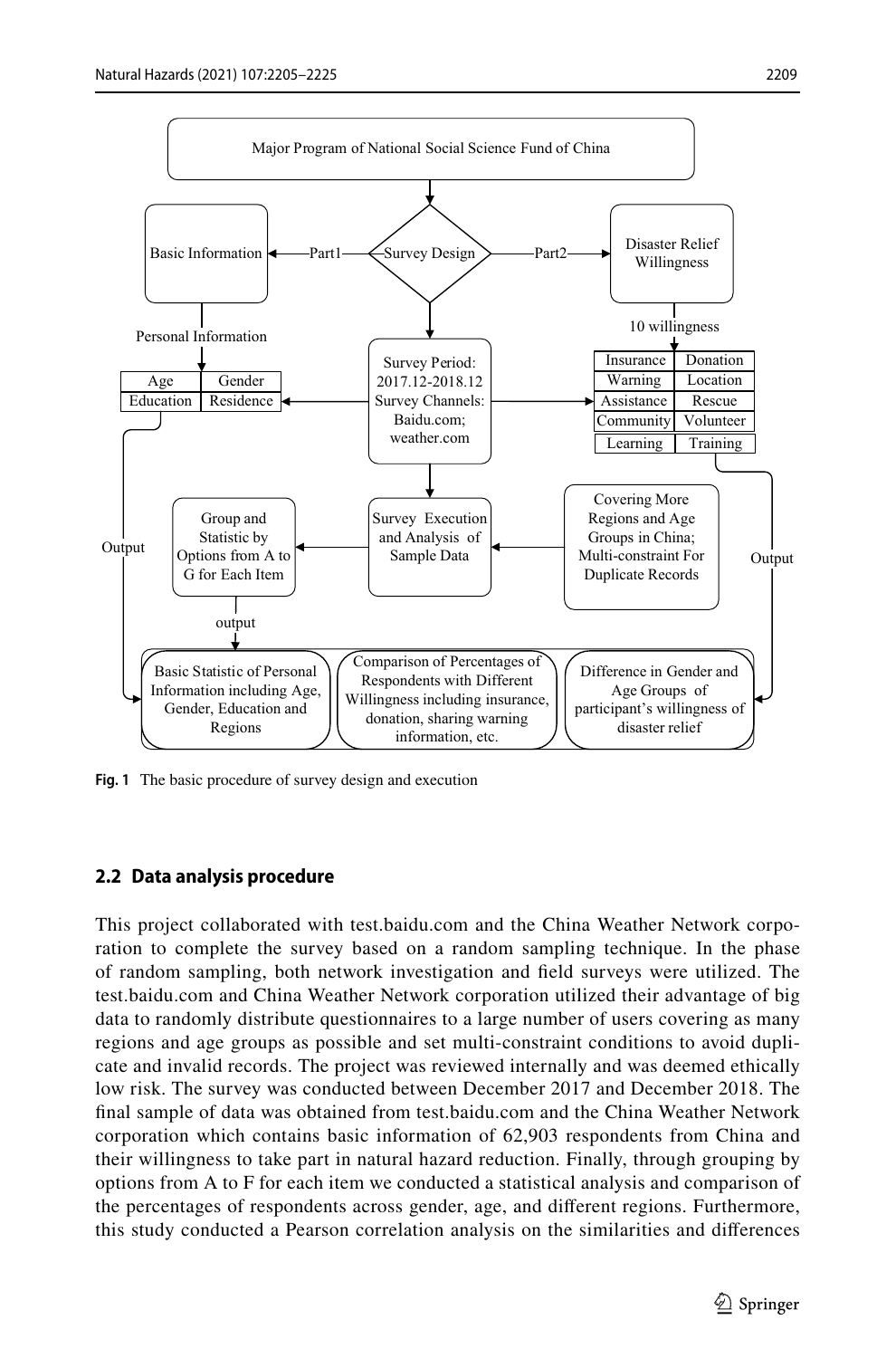| Questions related to the readiness of the public to<br>engage with disaster relief                                    | Short title for the question                                               |
|-----------------------------------------------------------------------------------------------------------------------|----------------------------------------------------------------------------|
| 1. How much will you be willing to insure against<br>meteorological disasters?                                        | Willingness to insure.                                                     |
| 2. Are you willing to make a donation?                                                                                | Willingness to donate                                                      |
| 3. Would you like to share disaster warning informa-<br>tion to relatives and friends?                                | Willingness to share disaster warning                                      |
| 4. Are you willing to provide your personal location<br>information to the government's disaster reduction<br>system? | Willingness to provide location information                                |
| 5. Will the government department count the post-<br>disaster material property of your family?                       | Willingness to assist in the statistics                                    |
| 6. Are you willing to take on the work of disaster<br>prevention and self-rescue and mutual rescue?                   | Willingness to take on self-rescue and mutual rescue                       |
| 7. Are you willing to participate in community<br>disaster reduction?                                                 | Willingness to participate in community disaster<br>reduction              |
| 8. Are you willing to be a disaster relief volunteer to<br>help the affected areas?                                   | Willingness to volunteer                                                   |
| 9. Are you willing to master the basic skills of disas-<br>ter reduction and rescue?                                  | Willingness to master the basic skills of disaster<br>reduction and rescue |
| 10. Are you willing to participate in volunteer train-<br>ing for disaster relief in your spare time?                 | Willingness to participate in volunteer training                           |

<span id="page-5-0"></span>**Table 1** The public's willingness to engage with disaster relief

of responses across various gender and age groups. Based on this, the issues related the participants' willingness to reduce meteorological disasters were summarized. The survey data were anonymized, and the project was ethically low risk. The Pearson correlation coefficient r is mainly used to judge the linear correlation between two variables. The calculation method is as follows:

$$
r = \left[\sum_{i=1}^{n} (x_i - \overline{x})(y_i - \overline{y})\right] / \sqrt{\sum_{i=1}^{n} (x_i - \widehat{x}) 2(y_i - \widehat{y}) 2}
$$

where *n* is the sample size, and  $x_i$  and  $y_i$  are the values of the variables *x* and *y*. Usually the value range of the correlation coefficient *r* is  $[-1, 1]$ , if r is a positive value, it means a positive correlation, and a negative number means a negative correlation.

# **3 Results**

In total there were 62,903 respondents. It was found that 67% of the respondents were males, and 33% were females. The age distribution of respondents is shown in Fig. [2.](#page-7-0)

As shown in Fig. [2,](#page-7-0) we can see that most respondents are between 30 and 49 years old  $(50.7\%)$ , followed by the age group 10–29  $(44.8\%)$  whose proportion is 6% lower than participants aged 30–49 years old (50.7%), while only a few respondents (4.5%) were above 50 years old.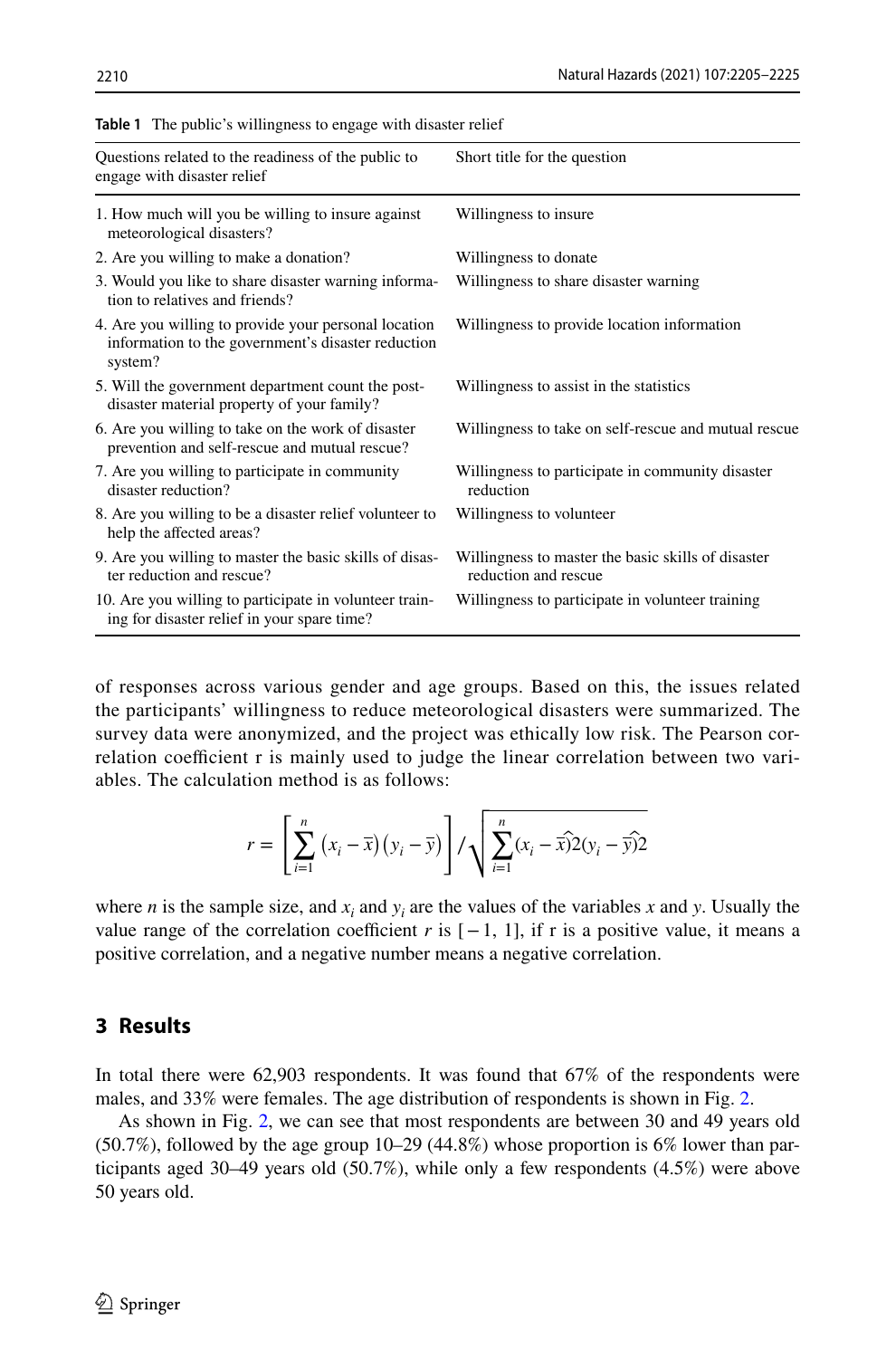| Meanings                                                   | Options      |              |          |              |                 |             |
|------------------------------------------------------------|--------------|--------------|----------|--------------|-----------------|-------------|
| Problems                                                   |              | $\approx$    |          |              | $\mathbf{r}$    | ĹI.         |
| Willingness to insure                                      | 4001         | $400 - 200$  | ¥00£-002 | ¥00+008      | $\pm 009 - 009$ | $\pm 009 <$ |
| Willingness to donate                                      | Very willing | More willing | Willing  | ess willing  | Jnwilling       |             |
| Willingness to share disaster warning                      | Very willing | More willing | Willing  | Less willing | Jnwilling       |             |
| Willingness to provide location information                | Very willing | More willing | Willing  | Less willing | Jnwilling       |             |
| Willingness to assist in the statistics                    | Very willing | More willing | Willing  | Less willing | Jnwilling       |             |
| Willingness to take on self-rescue and mutual rescue       | Very willing | More willing | Willing  | Less willing | Jnwilling       |             |
| Willingness to participate in community disaster reduction | Very willing | More willing | Willing  | Less willing | Jnwilling       |             |
| Willingness to volunteer                                   | Very willing | More willing | Willing  | Less willing | Jnwilling       |             |
| Mastering the willingness to mitigate disaster relief      | Very willing | More willing | Willing  | Less willing | Jnwilling       |             |
| Willingness to participate in volunteer training           | Very willing | More willing | Villing  | Less willing | Jnwilling       |             |
|                                                            |              |              |          |              |                 |             |

<span id="page-6-0"></span>**Table 2** Meanings of each option for the ten questions on the willingness of disaster relief

Table 2 Meanings of each option for the ten questions on the willingness of disaster relief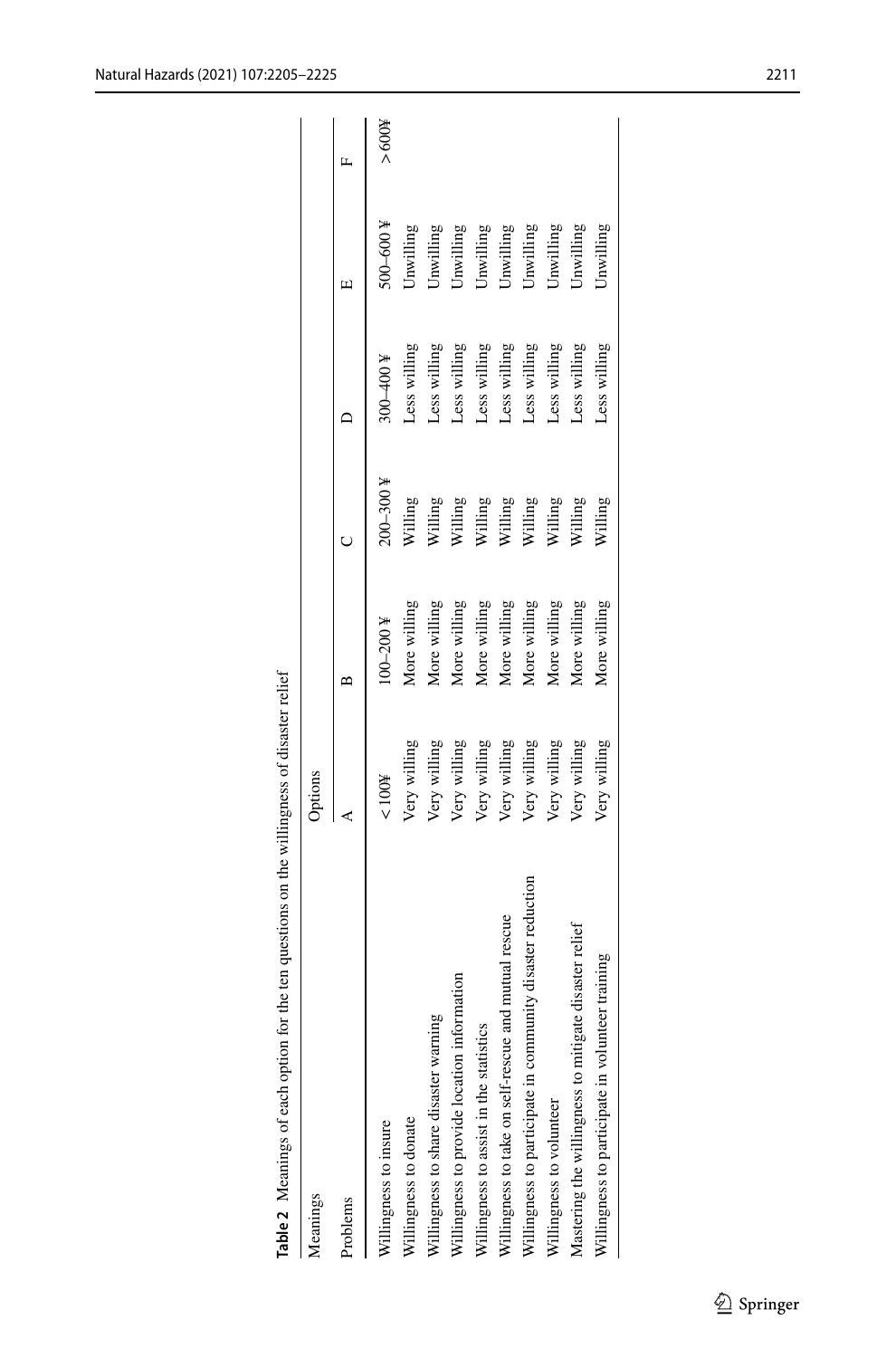<span id="page-7-0"></span>

<span id="page-7-1"></span>**Fig. 3** The percentage of respondents with diferent amount of insurance



<span id="page-7-2"></span>**Fig. 4** Participant's willingness to donate money, share warnings, and provide location information

#### **3.1 Statistical analysis of the public's willingness of disaster relief**

#### **3.1.1 Public's willingness of insuring to reduce the infuence of disaster**

For reducing the impact of a disaster, some residents are willing to pay insurance money to compensate the economic losses caused by disasters. Figure [3](#page-7-1) shows the amount of money participants were willing to pay for insurance.

As shown in Fig. [3](#page-7-1), most respondents (83%) were willing to insure within a 400 Yuan (59 USD) price range. It was also found that 34% of the public were willing to insure within a 100 Yuan price (14.8 USD) range. However, the number of respondents who are willing to insure 500–600 (73.8 to 88.5 USD) and 600 Yuan (88.5 USD) or more accounts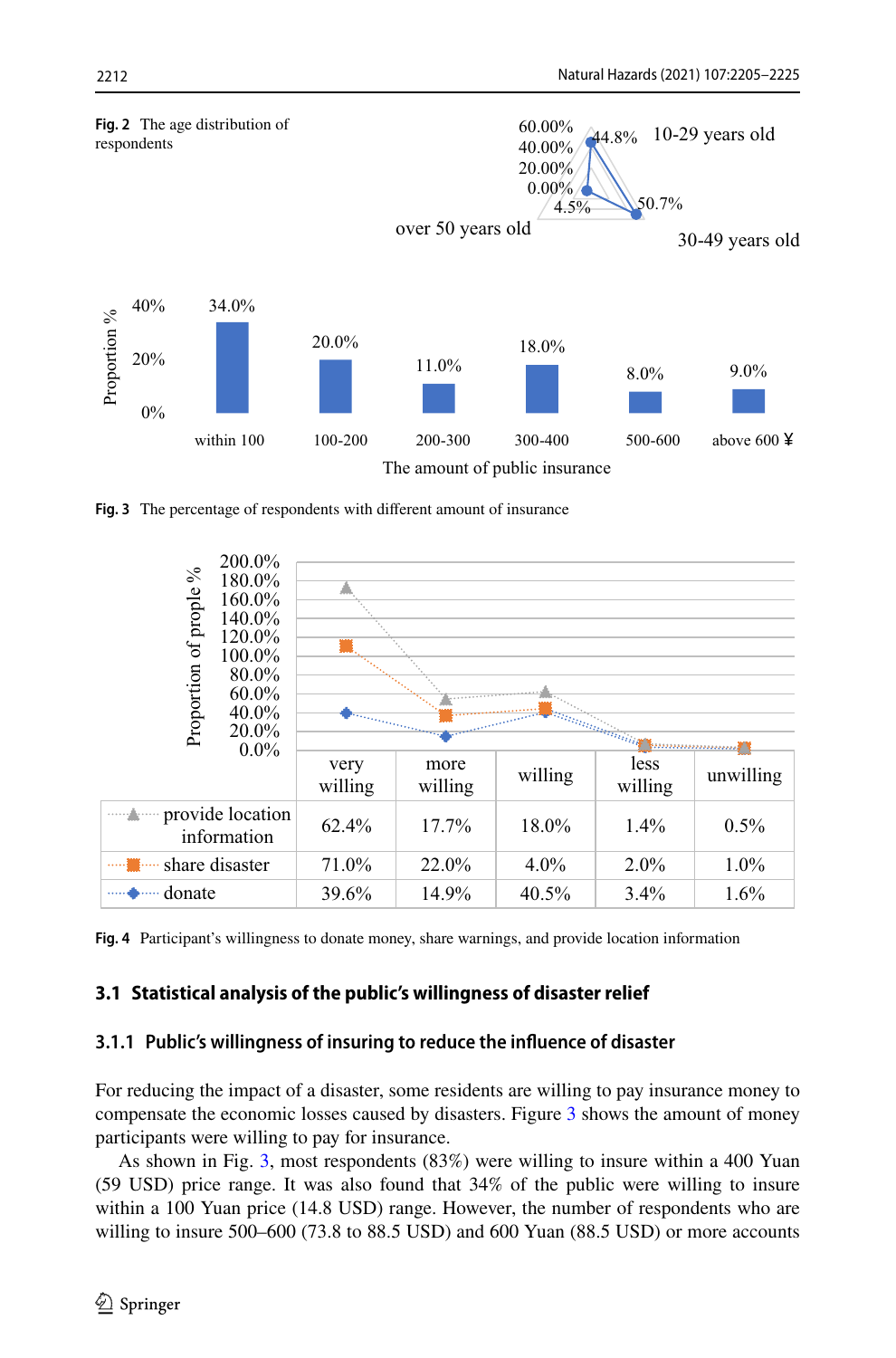for the relatively small percentage less than 10%. In addition, almost one-ffth of the public were willing to obtain insurance in the range of 100–200 (14.8 to 29.5 USD) or 300–400 Yuan (44.3 to 59.0 USD).

# **3.1.2 Participant's willingness for donating money, sharing warning information, and providing their personal location information**

As shown in Fig. [4,](#page-7-2) the willingness of participants to donate money once a disaster has occurred is not very positive. Among the respondents in the survey, the proportion of participants who are very willing to donate is less than 40%. Only a few people (5%) are less willing or unwilling to donate. It was also found that in this scenario 14.9% of participants are more willing to donate. However, it also shows that participant's willingness to share disaster warning information is very positive, and they are very willing to share warning information with relatives and friends. More respondents (71%) are very willing to share warning information with relatives and friends. The number of respondents (22%) who are more willing to share is also at a good level. The proportion of participants who are less willing and unwilling to share disaster warning information is below 3%. In addition, participants are likely to provide location information to assist the government in disaster reduction and relief work. More than half of participants are very willing to provide personal location information, and only 1.9% of participants are less willing or unwilling to provide personal positioning information.

# **3.1.3 Participant's willingness to assist, undertake self‑rescue and mutual rescue, and participate in community disaster reduction**

Figure [5](#page-8-0) shows the participant's willingness to assist government departments to count damage to property and/or afected citizens, undertake disaster prevention, self-rescue and mutual rescue work, and participate in community disaster reduction work.

As shown in Fig. [5,](#page-8-0) participant's willingness of disaster relief is relatively positive and the public are generally willing to assist the government in post-disaster property statistics.



<span id="page-8-0"></span>**Fig. 5** Participant's willingness to assist, undertake self-rescue, and community disaster reduction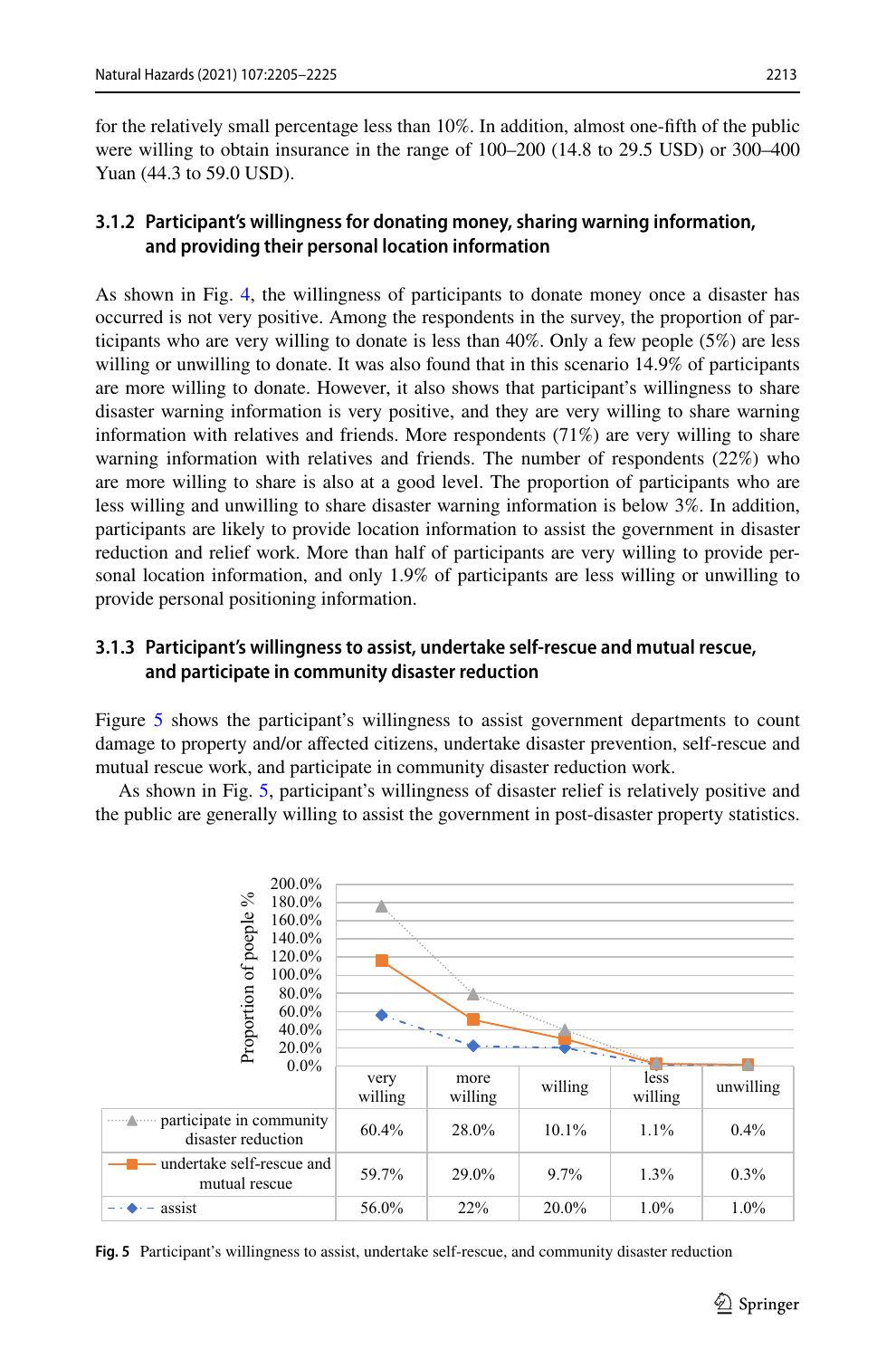

<span id="page-9-0"></span>**Fig. 6** Participant's willingness to severe as a volunteer and participate in volunteer training

More than half of the public are very willing to assist the government in post-disaster property statistics. Only 2% of the public are unwilling or less willing to assist. It can also be seen that participant's disaster prevention intentions are very strong as nearly 60% are very willing to take on the responsibility of self-rescue and mutual rescue work. And only 1.6% of participants were less willing or unwilling to undertake self-rescue and mutual rescue work. Furthermore, participant's willingness to participate in disaster reduction work is also very strong, reaching 60.4%. Only 1.5% of participants are less willing or unwilling to participate in the community's disaster reduction work.

# **3.1.4 People's willingness to severe as a volunteer to help afected areas and participate in disaster relief volunteer training in their spare time**

In summary, participant's willingness to become a volunteer is very strong. As shown in Fig. [6](#page-9-0), Over 85% of participants are very willing or more willing to severe as a volunteer. Only 2% of participants are less willing or unwilling to become a volunteer to help the afected areas. Moreover, over 50% of participants are very willing or more willing to participate in volunteer training in their spare time. The proportion of participants who are very willing (33.2%) and willing (32.3%) to participate in volunteer training show only a



<span id="page-9-1"></span>**Fig. 7** Participant's willingness to master skills of disaster reduction and rescue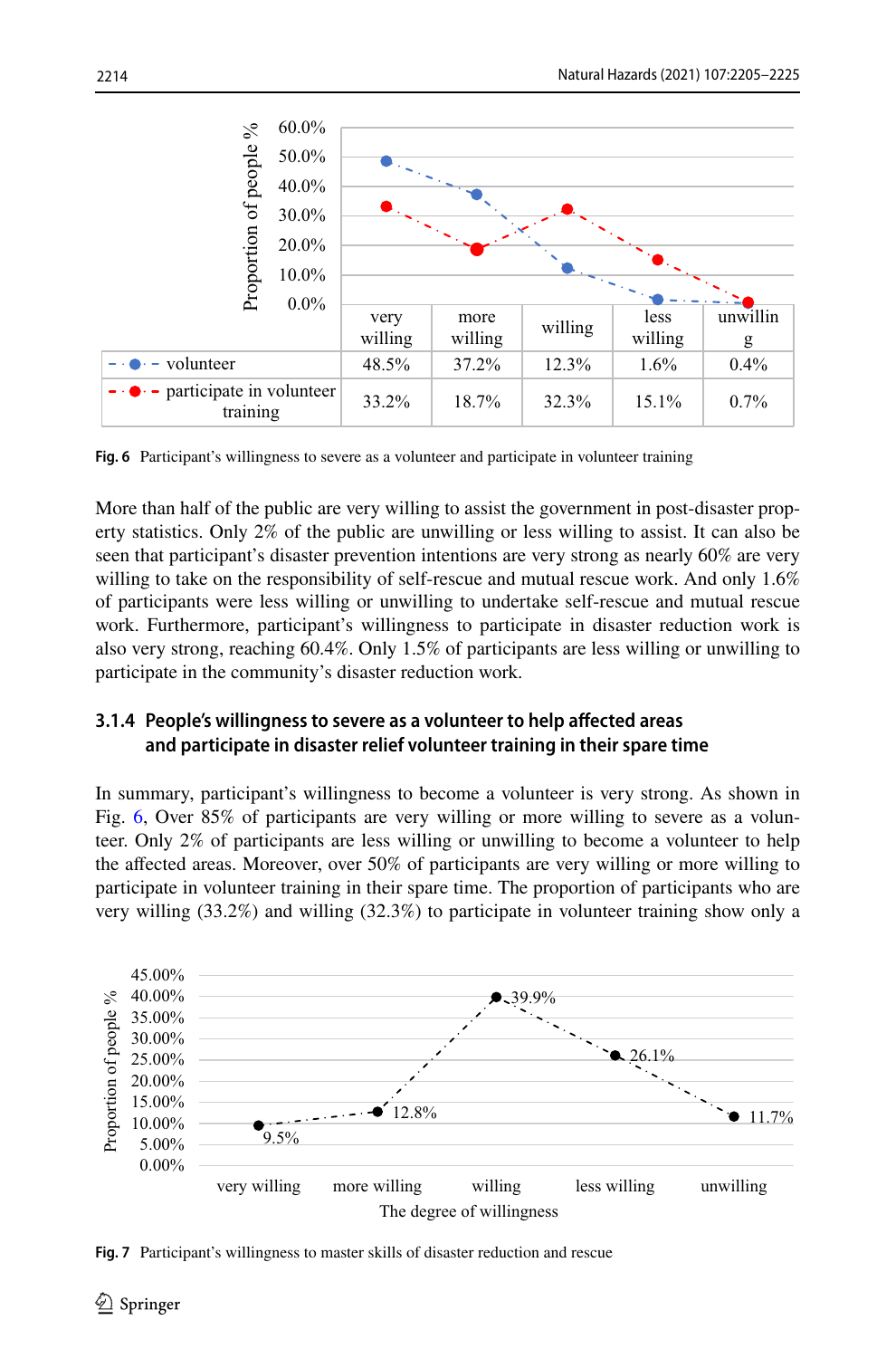<span id="page-10-0"></span>

| $B(\%)$<br>18.6<br>16.0<br>21.0<br>15.5<br>33.4<br>22.6<br>29.7<br>27.6<br>13.7<br>16.7<br>17.1<br>A(%)<br>36.8<br>36.4<br>46.0<br>60.7<br>67.9<br>58.5<br>61.9<br>76.3<br>51.3<br>30.1<br>62.1<br>45.1<br>Male Female<br>Male Female<br>Male Female<br>Female<br>Female<br>Female<br>Male<br>Male<br>Male<br>Willingness to take on self-rescue and mutual rescue<br>Willingness to provide location information<br>Willingness to share disaster warning<br>Willingness to assist in the statistics<br>Willingness to donate<br>Willingness to insure<br>Willingness |      |      | C (%)<br>12.2<br>9.3<br>42.5 | D (%)<br>1.9     | $E(\%)$       |                 |
|------------------------------------------------------------------------------------------------------------------------------------------------------------------------------------------------------------------------------------------------------------------------------------------------------------------------------------------------------------------------------------------------------------------------------------------------------------------------------------------------------------------------------------------------------------------------|------|------|------------------------------|------------------|---------------|-----------------|
|                                                                                                                                                                                                                                                                                                                                                                                                                                                                                                                                                                        |      |      |                              |                  |               | ${\rm F}\,(\%)$ |
|                                                                                                                                                                                                                                                                                                                                                                                                                                                                                                                                                                        |      |      |                              |                  | 8.8           | 9.2             |
|                                                                                                                                                                                                                                                                                                                                                                                                                                                                                                                                                                        |      |      |                              | 29.6             | 6.5           | 7.5             |
|                                                                                                                                                                                                                                                                                                                                                                                                                                                                                                                                                                        |      |      |                              | 3.7              | 1.9           |                 |
|                                                                                                                                                                                                                                                                                                                                                                                                                                                                                                                                                                        |      |      | 36.5                         | 2.9              | $_{0.9}$      |                 |
|                                                                                                                                                                                                                                                                                                                                                                                                                                                                                                                                                                        |      |      | 4.7                          | 1.8              | 0.5           |                 |
|                                                                                                                                                                                                                                                                                                                                                                                                                                                                                                                                                                        |      |      | 3.5                          | $\overline{0}$   | 0.5           |                 |
|                                                                                                                                                                                                                                                                                                                                                                                                                                                                                                                                                                        |      |      | 11.8                         | $\frac{1}{2}$ .0 | $0.6$<br>0.3  |                 |
|                                                                                                                                                                                                                                                                                                                                                                                                                                                                                                                                                                        |      |      | 30.4                         |                  |               |                 |
|                                                                                                                                                                                                                                                                                                                                                                                                                                                                                                                                                                        |      |      | 13.5<br>32.6                 | $\frac{1.3}{5}$  | $0.5$<br>0.8  |                 |
|                                                                                                                                                                                                                                                                                                                                                                                                                                                                                                                                                                        |      |      |                              |                  |               |                 |
|                                                                                                                                                                                                                                                                                                                                                                                                                                                                                                                                                                        |      |      | 10.1                         | $\overline{4}$   | 0.3           |                 |
|                                                                                                                                                                                                                                                                                                                                                                                                                                                                                                                                                                        |      |      | 8.9                          | $\overline{C}$   | $\frac{3}{2}$ |                 |
| Male<br>nity disaster reduction<br>Willingness to participate in commu                                                                                                                                                                                                                                                                                                                                                                                                                                                                                                 | 59.8 | 28.3 | 10.3                         | 1.2              | 0.4           |                 |
| 27.3<br>61.7<br>Female                                                                                                                                                                                                                                                                                                                                                                                                                                                                                                                                                 |      |      | 9.8                          | 1.0              | 0.2           |                 |
| 32.1<br>53.6<br>Male<br>Willingness to volunteer                                                                                                                                                                                                                                                                                                                                                                                                                                                                                                                       |      |      | 12.2                         | 1.7              | 0.4           |                 |
| 47.6<br>38.1<br>Female                                                                                                                                                                                                                                                                                                                                                                                                                                                                                                                                                 |      |      | 12.6                         | $\ddot{c}$       | 0.4           |                 |
| 14.8<br>11.7<br>Male<br>Willingness to master the basic skills of disaster reduction and rescue                                                                                                                                                                                                                                                                                                                                                                                                                                                                        |      |      | 35.7                         | 27.0             | 10.9          |                 |
| 8.9<br>5.2<br>Female                                                                                                                                                                                                                                                                                                                                                                                                                                                                                                                                                   |      |      | 48.4                         | 24.2             | 13.4          |                 |
| 19.9<br>35.8<br>Male<br>Willingness to participate in volunteer training                                                                                                                                                                                                                                                                                                                                                                                                                                                                                               |      |      | 34.1                         | 9.4              | 0.8           |                 |
| 16.4<br>28.1<br>Female                                                                                                                                                                                                                                                                                                                                                                                                                                                                                                                                                 |      |      | 28.5                         | 26.4             | 0.6           |                 |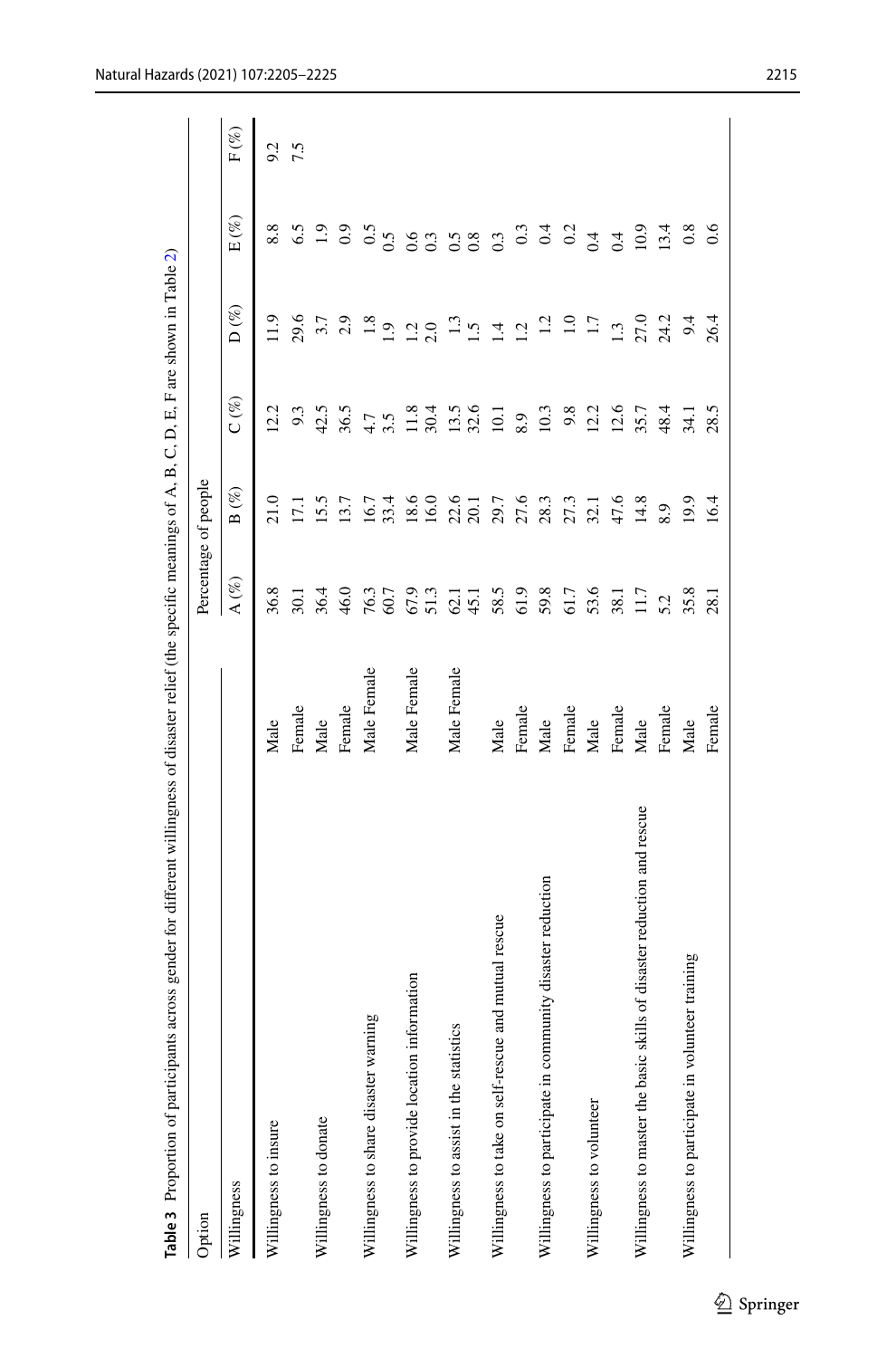small difference. Also, less than 16% of the public are less willing or unwilling to participate in volunteer training.

#### **3.1.5 People's willingness to master the basic skills of disaster reduction and rescue**

As shown in Fig. [7,](#page-9-1) only 9.5% and 12.8% of participants are very willing or more willing to master disaster reduction and rescue skills, and over 37% of the public are less willing or unwilling to master disaster reduction and rescue skills. This highlights that participants are not active in developing disaster reduction and rescue skills.

#### **3.2 Diference in gender of participant's willingness of disaster relief**

Gender diferences across 10 aspects related to disaster relief are provided in Table [3](#page-10-0).

From Table [3](#page-10-0), we can derive some meaningful conclusions. Firstly, the public's awareness of insurance can be further improved. Many participants are only willing to insure within 100 Yuan (14.8 USD). Moreover, women are more active in insuring for meteorological disasters when compared with men. It can be illustrated that both men and women are willing to insure within the price range of 100–300 Yuan (14.8 to 44.3 USD). However, when the amount of insurance increases to 400–500 Yuan (59.0 to 73.8 USD), men (11.9%) and women (29.6%) show larger diferences. The proportion of men and women who are willing to insure 500–600 Yuan (73.8 to 88.5 USD) and above 600 Yuan (88.5 USD) are similar but keep the smaller value. Further analyzing the participant's willingness of donation, an obvious fact is that majority of participants were very willing to donate to the afected areas. More than half of men and nearly 60% of women are very willing or more willing to donate. Only less than 10% are less willing and unwilling to donate. It can also be seen that both men and women are generally very willing to share disaster warning information with their relatives and friends. As many as 76.3% of the men and 60.7% of the women are very willing to share warning information. In addition, women are twice as likely to share warning information as compared to men. The proportion of participants who are less willing and unwilling to share are both less than 5%.

Then, it can also be seen that more than half of men and women are very willing to cooperate with the government's disaster prevention work and provide location information to the government's disaster reduction system, especially for men (67.9%). In other situations, the proportion of women who are willing to provide location information are more than twice as that of men. Quite few (both less than 3%) are less willing and unwilling to provide location information. In total, the willingness of men and women to provide location information shows extremely small difference with the Pearson correlation coefficients of 0.9.

It is also shown that although everyone is willing to cooperate with the government to carry out post-disaster property statistics, men are more willing to cooperate with the government's property statistics than women. The proportion of men (62.1%) who are very willing to cooperate is 17% higher than that of women (45.1%). However, the proportion of women (32.6%) who are willing to assist in the post-disaster statistics are more than twice the proportion of men (13.5%). Extremely few (both less than 2%) are less willing or unwilling to cooperate with government. In total, there is very small diference with the Pearson correlation coefficients near 0.9 in the willingness of men and women to assist government in the post-disaster statistics.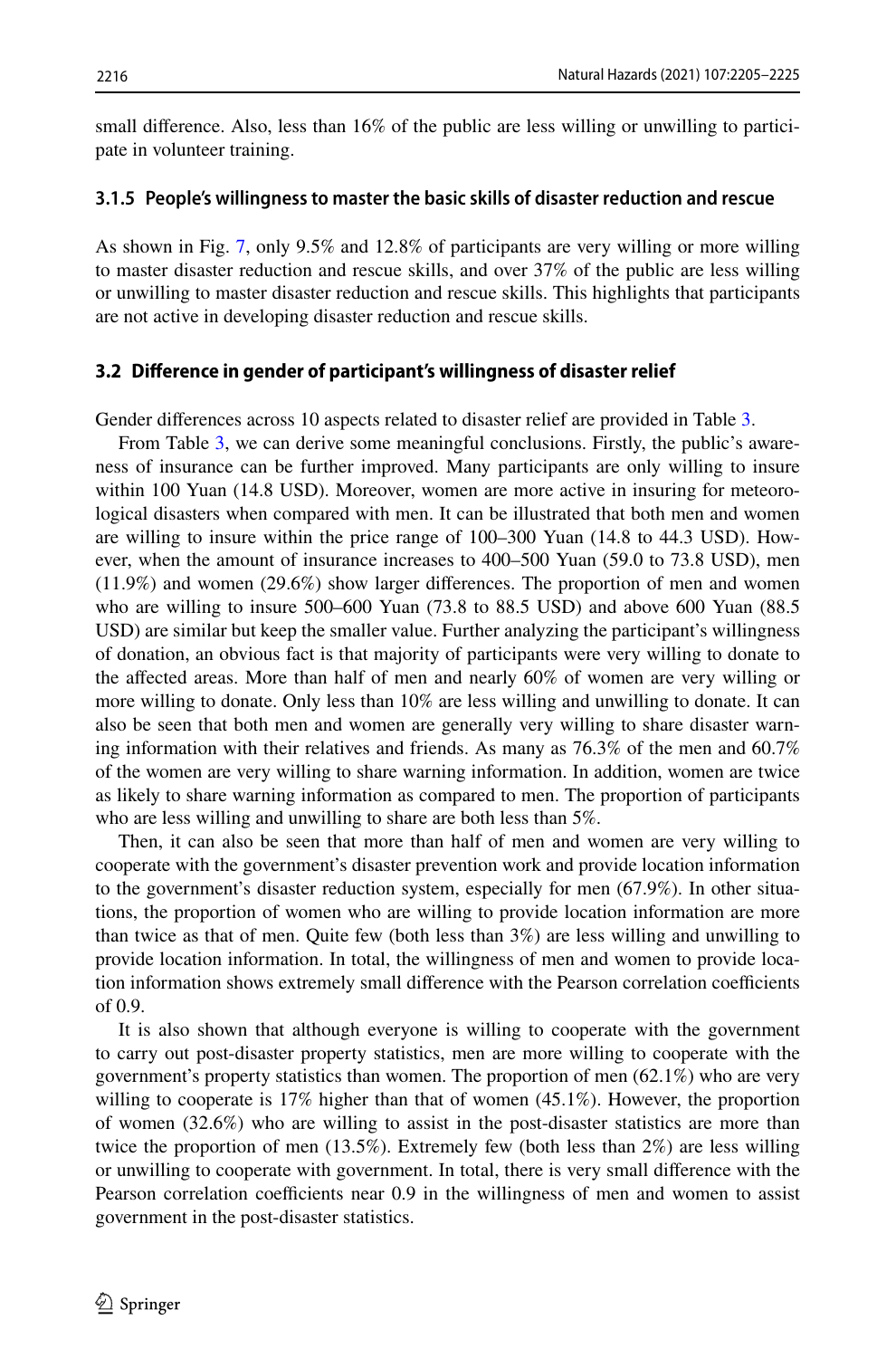

<span id="page-12-0"></span>**Fig. 8** The distribution of participant's willingness of insurance across all age



<span id="page-12-1"></span>**Fig. 9** Participant's willingness to donate among all age

Thirdly, participants have a stronger willingness to take responsibility for disaster prevention, self-rescue, mutual rescue, and participate in community disaster reduction. Generally, there is no significant difference with the Pearson correlation coefficients close to 1 between men and women in their willingness to take disaster prevention and self-rescue, as well as community disaster reduction work. About 60% of men and women are very willing to take on self-rescue and participate in disaster reduction. The less than 2% are less willing or unwilling to undertake self-rescue and community disaster reduction. Furthermore, most participants are willing to become a volunteer for helping afected areas. Over 85% of men and women are very willing and more willing to be a volunteer. Among them, the proportion of men who are very willing to be volunteer is 15.5% more than that of women. Only about 2% of men and women are less willing and unwilling to be a volunteer.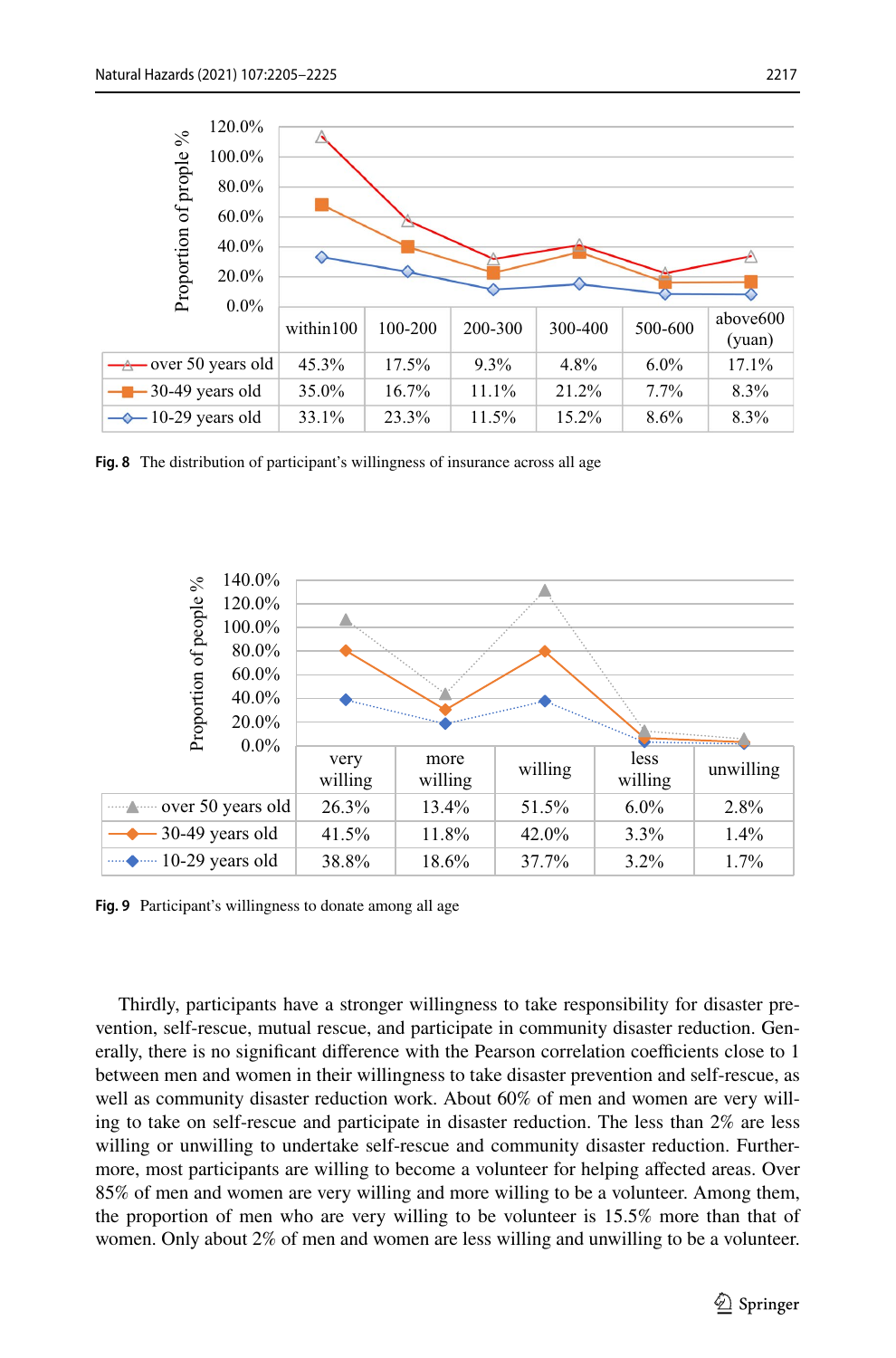

<span id="page-13-0"></span>**Fig. 10** Participant's willingness among all age to share disaster warning information



<span id="page-13-1"></span>**Fig. 11** The public's willingness among all age to provide location information

Finally, men and women in general are not very willing to master the basic skills of disaster reduction and rescue, and women are less willing to master the basic skills of disaster relief when compared with men. Almost 38% of men and women are less willing or unwilling to master the basic skills of disaster reduction and rescue. There are only 26.5% of men who are very willing or more willing to master the basic skills of disaster reduction and rescue. That is higher than 14.1% of women. However, the larger proportion of the men (55%) and women (44.5%) are very willing or more willing to participate in volunteer training of disaster relief in their spare time. Women (26.4%) have less willingness to participate in volunteer training of disaster relief than men (9.4%). In addition, 27% of women are less willing or unwilling to participate in volunteer training in their spare time, more than twice the proportion of men (10.2%).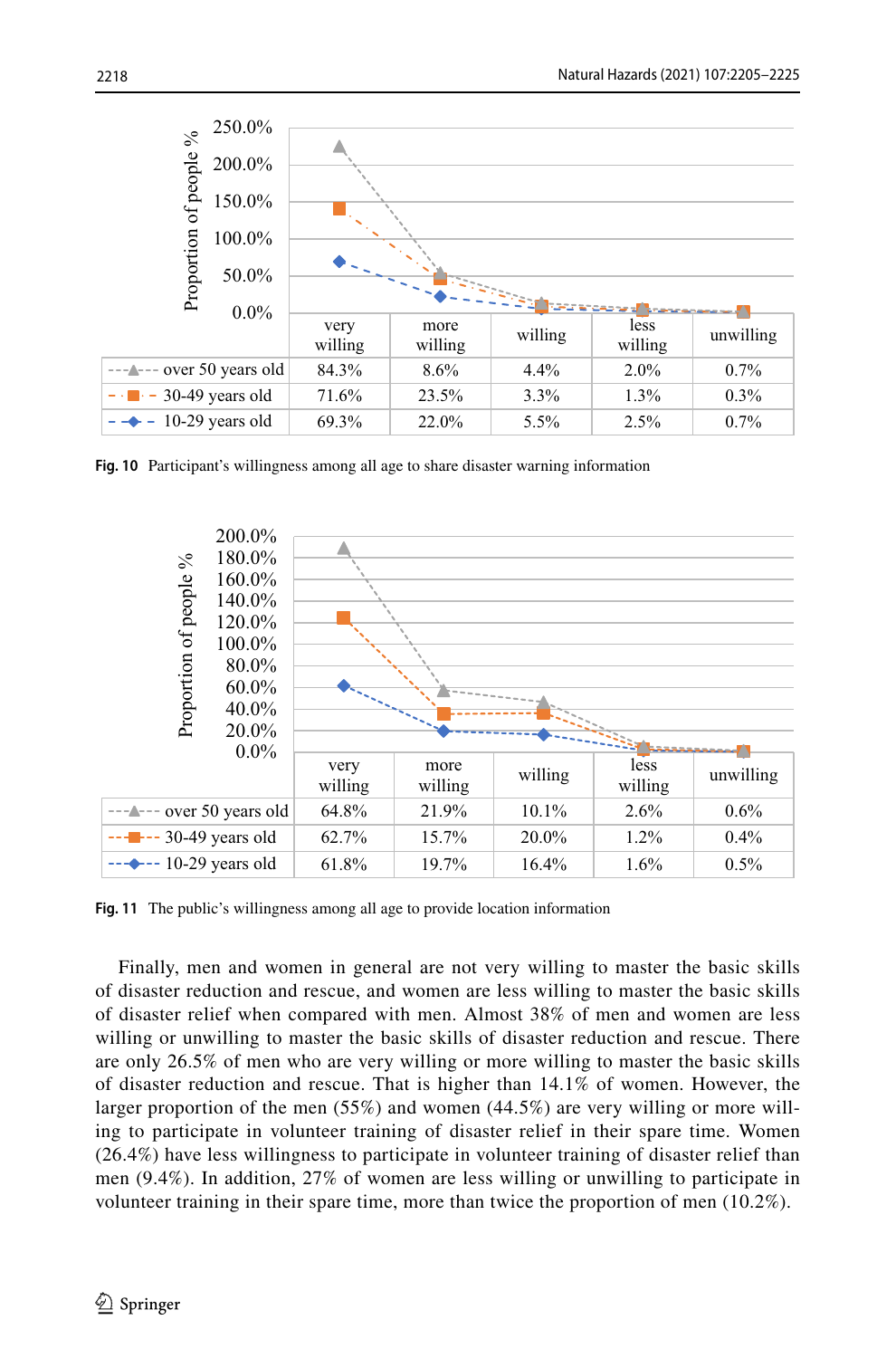

<span id="page-14-0"></span>**Fig.12** The public's willingness to assist in post-disaster property statistics among all ages

# **3.3 Diference in Age for participant's willingness of disaster relief**

The analysis of diference in age for participant's willingness of disaster relief from 10 aspects is shown in Figs  $8, 9, 10, 11$  $8, 9, 10, 11$  $8, 9, 10, 11$  $8, 9, 10, 11$  $8, 9, 10, 11$ , and  $12$ .

# **3.3.1 The distribution of participant's willingness of insurance across diferent ages**

Participant's willingness to insure for meteorological disasters is not strong, as most of the participants are willing to insure within 100 Yuan (14.8 USD). Compared with young people, the old are more willing to pay high prices for meteorological disasters. As shown in Fig. [8](#page-12-0), the largest category for three age groups was a preference to insure within 100 Yuan (14.8 USD), accounting for 33.1% among people aged 10–29 years old, 35% among people aged 30–49 years old, 45.3% among people over 50 years old. However, the gap between the proportion of the public for three age groups who are willing to insure between 200 and 300 (29.5 to 44.3 USD) and 500 and 600 Yuan (73.8 to 88.5 USD) is very small. In addition, we can see that 17.1% of the public over 50 years old are willing to insure for more than 600 Yuan (88.5 USD).

# **3.3.2 Participant's willingness to donate among all age**

Most of the participants among all age groups are willing to donate. But the willingness to donate among the elderly is not strong as other age groups. As shown in Fig. [8,](#page-12-0) 53.3% of participants aged 30–49 and 57.4% of participants aged 10–29 years old are very willing or more willing to donate. Only 39.7% of participants over 50 years old are very willing or more willing to donate. The proportion of participants over 50 years old who are less willing or unwilling to donate is close to twice the proportion of participants in the other two age groups.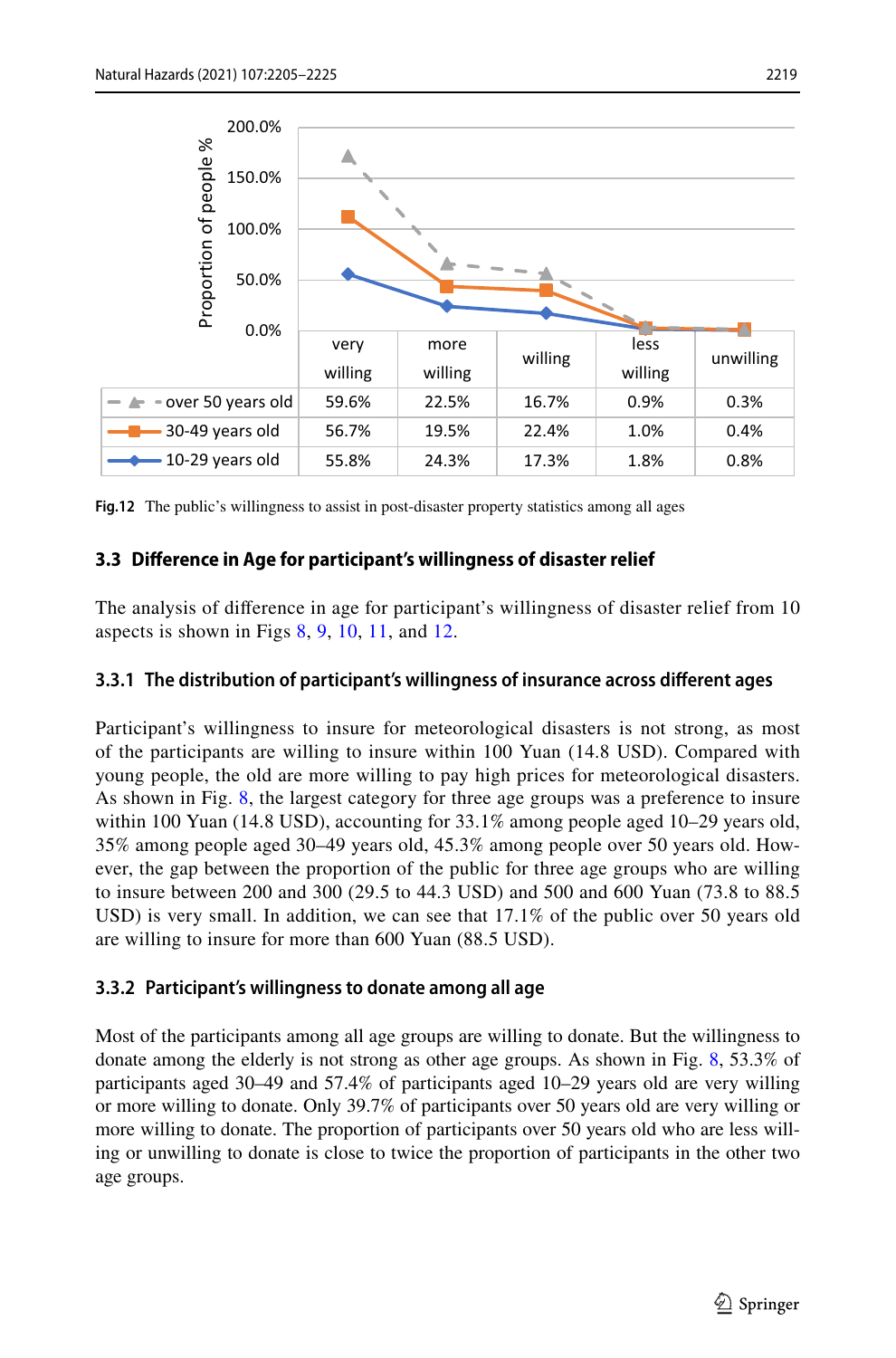### **3.3.3 Participants willingness among all age to share disaster warning information**

Overall, people among all age groups are willing to share disaster warning information. As shown in Fig. [10,](#page-13-0) most of participants among all age groups are very willing to share disaster warning with relatives and friends. Their percentages reach 69.3% among the young aged 10–29 years, 71.6% among people aged 30–49 years, 84.3% among the elderly over 50 years old. In addition, 8.6% of the elderly over 50 years old are more willing to share, and the proportion of other two ages with more willingness to share close to 25%. For all ages, less than 3% of participants are less willing or unwilling to share disaster warning information.

# **3.3.4 Participant's willingness among all age to provide location information**

It can be seen that the public among all age are very willing to provide location information to cooperate with the government, in order to avoid casualties as much as possible. As shown in Fig. [11,](#page-13-1) the public's willingness to provide location information among all age groups is similar, and over 60% of each group are very willing to provide location information to the government. Moreover, the proportion of the elderly over 50 who are more willing to provide location information is slightly larger than the other two age groups. In addition, less than 3% of each group is less willing and unwilling to provide location information.

# **3.3.5 Participants willingness among all age to assist in post‑disaster property statistics**

Participants of each age group are very willing to assist the government with post-disaster statistics work. At the same time, there is no signifcant diference in public's willingness across all age groups. As shown in Fig. [12,](#page-14-0) over half of the participants across three age groups are very willing to assist the government in post-disaster property statistics work (55.8% participants aged 10–29 years old, 56.7% participants aged 30–49 years old, 59.6% participants over 50 years old). Less than 3% of each age group is less willing or unwilling to assist in the statistic.

### **3.4 Correlation analysis of the participant's willingness among diferent age**

We calculated the Pearson correlation coefficient of participant's willingness between different age groups in six major aspects. The correlations are presented in Table [4](#page-16-0).

From Table [4,](#page-16-0) participants in different ages show no difference in four aspects (coefficients  $> 0.95$ , *P* value  $< 0.05$ ), except for the willingness to donate and to master the basic skills of disaster reduction and rescue. In particular, participants aged 10–29 and above 50 years old whose willingness to participate in community disaster reduction has no diference and their correlation coefficients are 1. Also participants aged 10–29 and 30–49 years old whose willingness to donate has extremely small diference and their correlation coefficients are 0.98. However, for participants in other age groups there is a slight difference in the willingness to donate. Most people aged 10–29 years old are very willing to donate, but people aged above 50 years old are only willing to donate. There is little diference in the participants aged 10–29 and 30–49 years old whose willingness to master the basic skills of disaster reduction and rescue (coefficients= $0.99$ ). However, participants aged 10–29 and above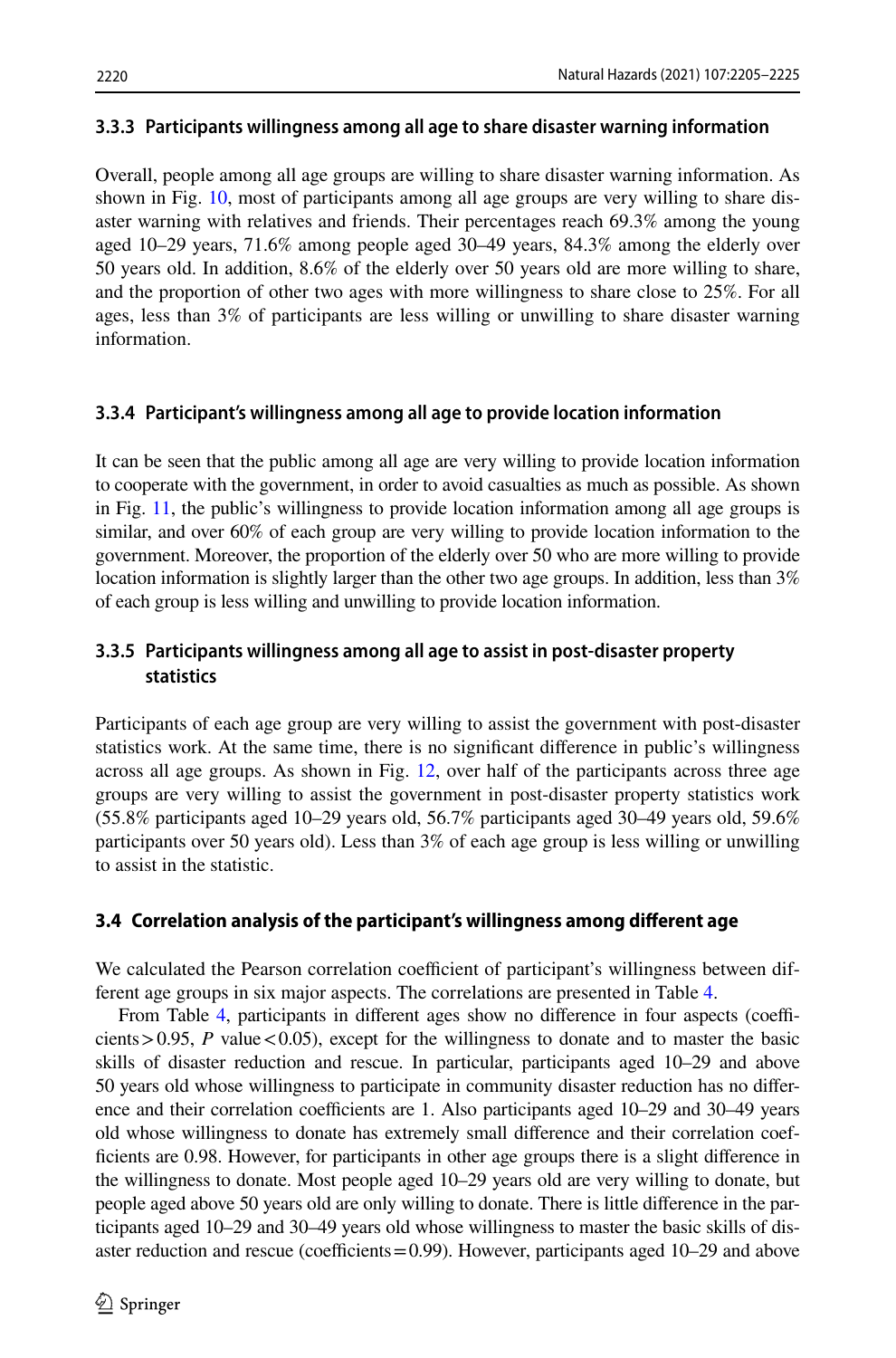| Value                                                                         | Age                           |                           |                              |               |                              |                |
|-------------------------------------------------------------------------------|-------------------------------|---------------------------|------------------------------|---------------|------------------------------|----------------|
| <b>Questions</b>                                                              | $10-29$ and $30-49$ years old |                           | $10-29$ and $> 50$ years old |               | $30-49$ and $>$ 50 years old |                |
|                                                                               | Coefficients                  | P value                   | Coefficients                 | P value       | Coefficients                 | P value        |
| Willingness to donate                                                         | 0.98                          | $_{0.00}$                 | 0.87                         | 0.05          | 0.90                         | 0.04           |
| Willingness to provide location information                                   | 9                             | 0.00                      | 0.99                         | $_{\rm 0.00}$ | 0.97                         | 0.00           |
| Willingness to assist in the statistics                                       | 0.99                          | 0.00                      | <u>ອີ</u>                    | 0.00          | 0.99                         | $\frac{8}{10}$ |
| Willingness to take on self-rescue and mutual rescue                          |                               | $_{\rm 0.00}$             | 0.98                         | 0.00          | 0.96                         | 0.01           |
| Willingness to participate in community disaster reduction                    | $\widetilde{\mathrm{S}}$      | $_{\rm 0.0}$              | $\frac{8}{1}$                | $_{0.00}$     | 6.0                          | $_{0.00}$      |
| Its of disaster reduction and rescue<br>Willingness to master the basic skill | 0.99                          | $\widetilde{\mathrm{SO}}$ | 0.72                         | 0.17          | 0.78                         | 0.12           |
|                                                                               |                               |                           |                              |               |                              |                |

<span id="page-16-0"></span>Table 4 Correlation analysis of the participant's willingness of disaster relief among different ages **Table 4** Correlation analysis of the participant's willingness of disaster relief among diferent ages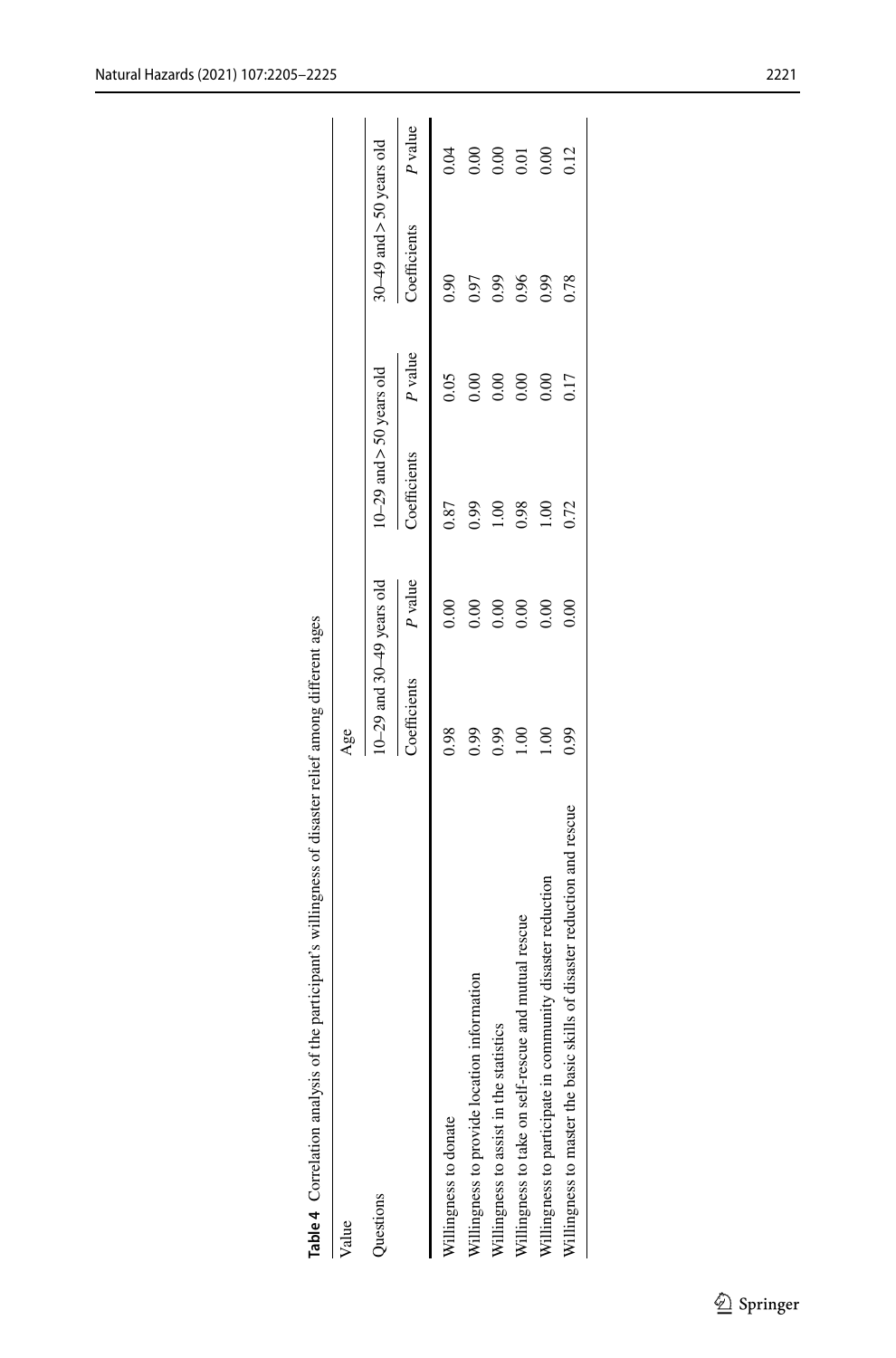50 years old, 30–49, and above 50 years old have some diferences in willingness to master the basic skills of disaster reduction. That Pearson correlation coefficients are, respectively, 0.72 and 0.78. This is because the participants aged 10–29 and 30–49 years old are mostly willing to master relevant skills of disaster reduction and rescue, while the largest number of the participants aged above 50 years old is less willing to master such skills.

# **4 Conclusion and discussion**

#### **4.1 Conclusion**

This study investigated the willingness of the public to engage with disaster relief eforts across diferent gender and age groups in China. In total 62,903 respondents were investigated which were comprised of 67% males and 33% females. Furthermore, among 62,903 respondents, 50.7% of respondents were between the ages 30 and 49 and 44.8% respondents were between 10 and 29 years old. The study analyzed the diferences and correlations between diferent gender and age groups. The results show that there are larger diferences in the willingness of insuring between male and females, as well as across diferent age groups when the amount of insurance reaches above 300 Yuan (44.3 USD). Furthermore, the study also found diferences among age groups related to the willingness of donating money and mastering the basic skills of disaster reduction and rescue. However, aside from these diferences there were few other variances.

#### **4.2 Discussion**

Although there are some studies which discuss the public's willingness to obtain insurance in the context of natural disasters there is very little research examining other kinds of activities citizens would engage in to help disaster relief eforts. Our investigation from 62,903 respondents in China has revealed the general picture of 10 areas related to the public's readiness and personal actions that can be taken to mitigate natural hazard risks. The costs of disaster reduction (Luo et al. [2013\)](#page-20-7) and an individual's insurance experience and opinion on the value of insurance (Wang et al. [2012](#page-20-13)) can positively infuence their mitigation intentions related to natural hazards. Furthermore, social economic aspects, risk perception, and social trust can also have a positive infuence on the mitigation intentions related to natural hazards (Lin et al. [2008](#page-20-12)).

Insurance can mitigate residents' costs of evacuation from natural hazards. However, most respondents would not purchase an insurance product even at the lowest price (Whitehead et al. [2006](#page-20-15)). It was also found that, in China, the public's awareness of insurance is not high. More than half of participants are only willing to insure within a 200 Yuan (29.5 USD) price range, and a small number (17%) are willing to insure over 500 Yuan (73.8 USD). Moreover, there are larger diferences in the readiness to obtain insurance between men and women. It was found that women (29.6%) were more willing to insure for larger amounts of money compared to men (11.9%). It was also found that when compared with young people older citizens were willing to pay more for insurance.

Voluntary donations are regarded as one of the major sources for public goods provision across diferent countries in the world. Natural disasters and climatic change are major threats for many countries in the world, and disaster mitigation planning and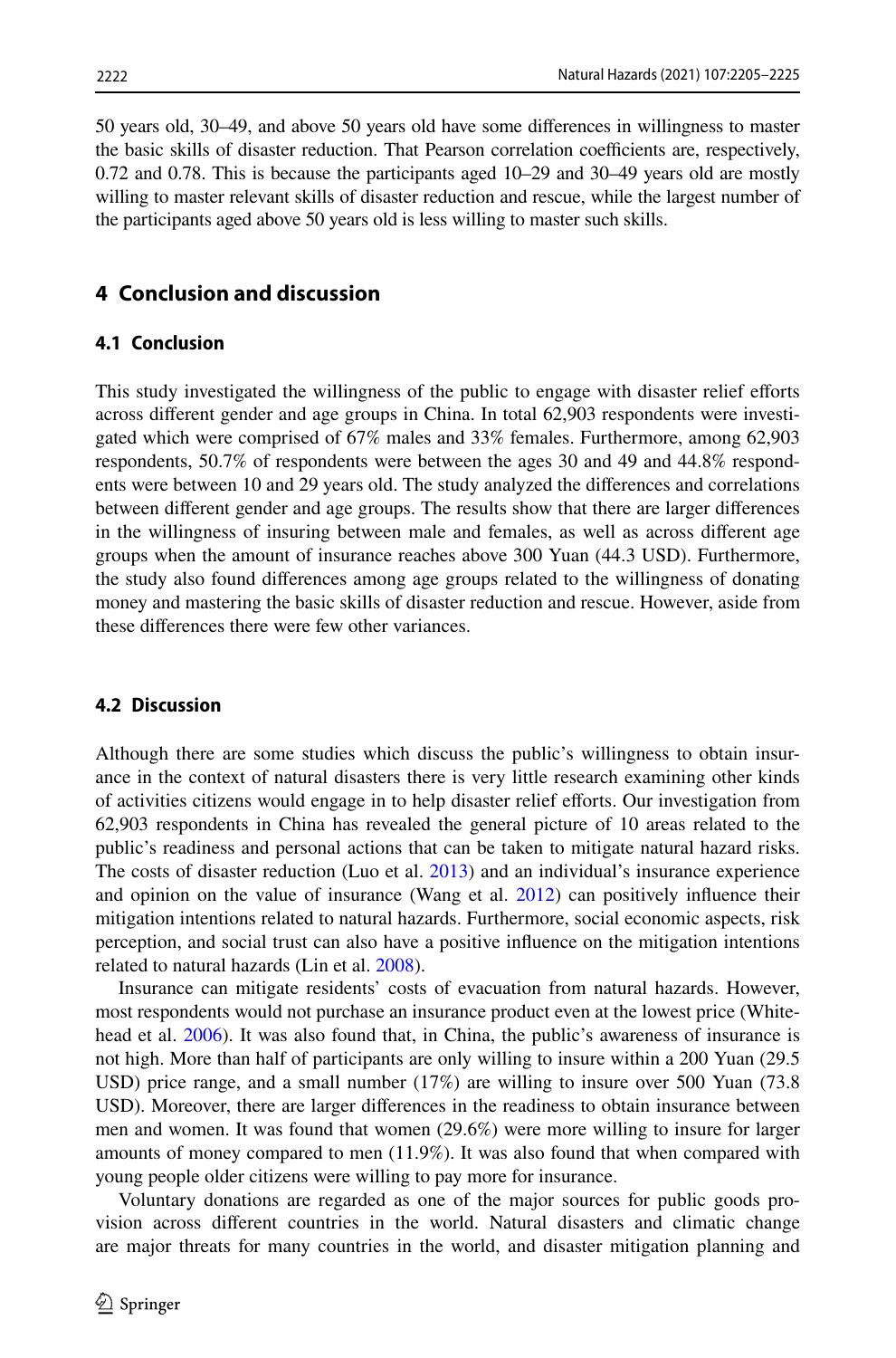implementation cannot be sustainable without the cooperation of citizens as well as their voluntary participation and donation (Pearce [2003](#page-20-24)). Moreover, it was found that the public's willingness to donate to afected areas is low, but their willingness to share disaster warning information is high. The proportion of participants who were very willing to donate during a disaster was less than 40%. However, more respondents (71%) were very willing to share disaster warning information with relatives and friends. The number of respondents (22%) who are more willing to share is also at a good level.

Moreover, it was found that females are more willing to donate than males and those over 50 years old are less positive toward donating compared to younger participants. Our fndings are in line with existing research conducted in Bangladesh, which found that age, education, and income can play a vital infuence on residents' willingness to donate. This is because usually those who are well-of are more willing to donate money for affected areas (Shahrier et al. [2019\)](#page-20-17). However, our findings on the differences among age groups are not consistent with that of past literature in Europe which has found that fnancial donations increase by age group (Bauer et al. [2013](#page-19-7)). It is quite plausible that young respondents are expected to live longer, so they may have stronger incentives to make investments for reducing future loss from natural disasters (Menchik et al. [1987\)](#page-20-25). Another study also found that young people take more personal responsibility toward climate change (Yu et al. [2013](#page-20-11)).

Thirdly, the sharing of information before and during disasters can help mitigate the panic of citizens and strengthen their response ability to natural hazards (Helsloot et al. [2004](#page-19-2)). It was found that the public in China are very willing to provide personal location information and assist the government in post-disaster property statistics. Only a small percentage of 1.9% of participants were less willing or unwilling to provide personal location information, and only 2% were unwilling or less willing to assist property statistics work from government. Men are more willing to assist the government and provide location information in comparison with women. Furthermore, participants across diferent ages showed similarities regarding their willingness to assist the government and provide location information.

Finally, the public are enthusiastic to participate in disaster relief. More than 80% of participants are willing to take on self-rescue and disaster reduction within the community. This category was also found that there was only a small diference between gender and age. However, surprisingly, it was found that victims who have sufered from food and landslide are less willing to take risk mitigation measures than the general public (Lin et al. [2008\)](#page-20-12). Furthermore, our investigation also found that the public were not actively engaged in developing disaster reduction and rescue skills. They did not have more willingness to participate in volunteer training in their spare time, and this was especially the case for females.

Based on the conclusions above, the following recommendations are put forward:

- (1) The government should strengthen the education and publicity of climate disaster insurance to raise the public's awareness of obtaining insurance. This could be more strongly targeted toward men and the public aged 10–49 years old as these groups were least positive toward insurance.
- (2) It is essential to improve the climate monitoring system and enhance the accuracy of disaster warning information. The public are very willing to share disaster warning information, so the government should closely cooperate with the public to expand the collection and coverage of information.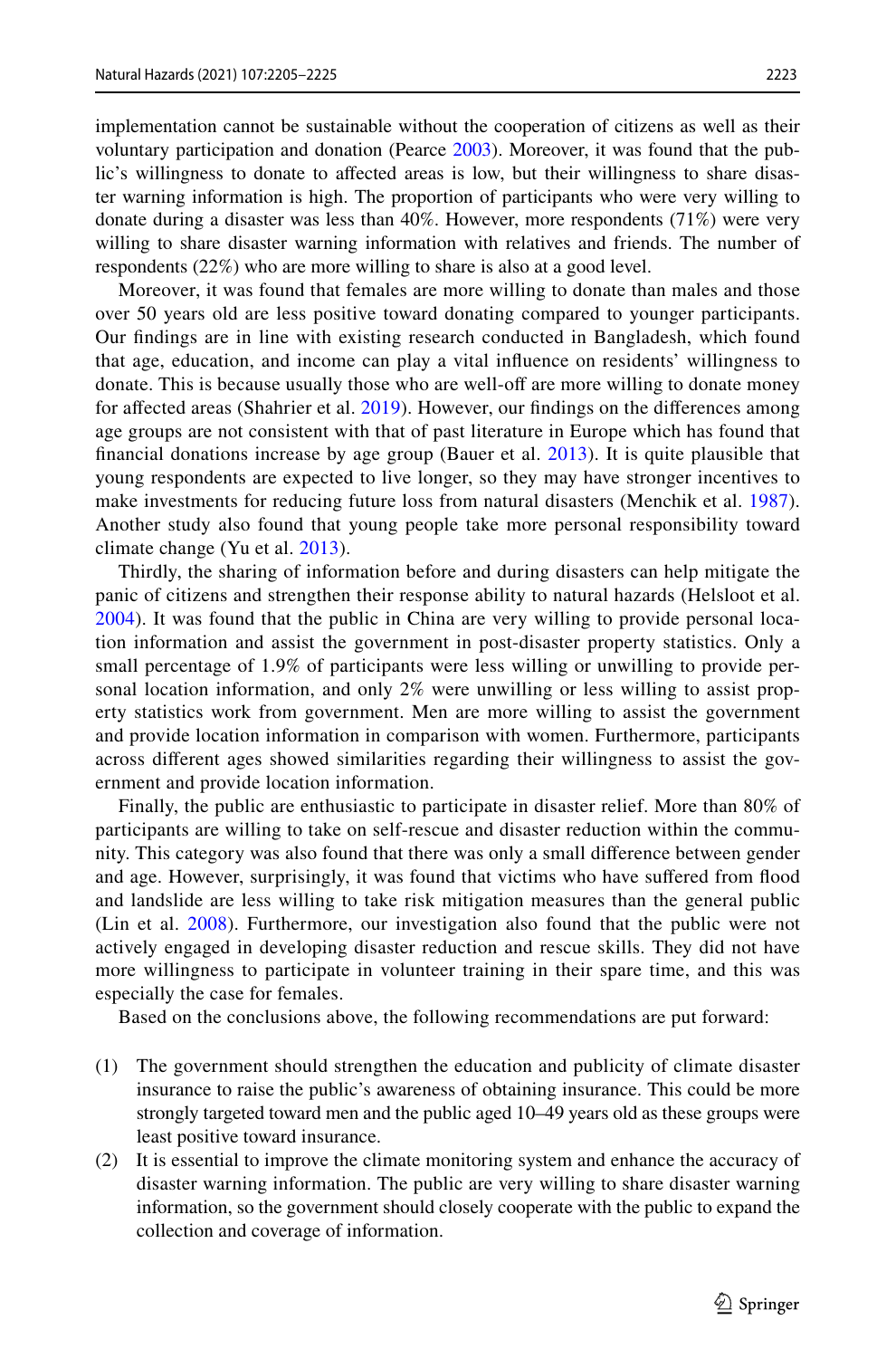- (3) The public are very enthusiastic to participate in disaster relief and very willing to provide personal location information and assist the government in post-disaster property statistics. Henceforth, the government should improve the level and scope for public to participate in climate disaster prevention.
- (4) The public are very willing to take on disaster relief work but are not active in volunteer training, so the government should actively enhance the public's knowledge of climate disasters and strengthen volunteer training through adding incentives to attract the public and develop interesting training courses.

**Supplementary information** The online version of this article ([https://doi.org/10.1007/s11069-021-04538](https://doi.org/10.1007/s11069-021-04538-7) [-7](https://doi.org/10.1007/s11069-021-04538-7)).

**Acknowledgements** This study was supported by the Major Program of National Social Science Fund of China "study on emergency management of meteorological disaster based on big data fusion" (Grant No. 16ZDA047).

Funding This work of survey was supported and funded by the Major Program of National Social Science Fund of China "Study on emergency management of meteorological disaster based on big data fusion" (Grant No. 16ZDA047).

# **Compliance with ethical standards**

**Confict of interest** It is hereby declared by the authors that there is no confict of interests.

**Open Access** This article is licensed under a Creative Commons Attribution 4.0 International License, which permits use, sharing, adaptation, distribution and reproduction in any medium or format, as long as you give appropriate credit to the original author(s) and the source, provide a link to the Creative Commons licence, and indicate if changes were made. The images or other third party material in this article are included in the article's Creative Commons licence, unless indicated otherwise in a credit line to the material. If material is not included in the article's Creative Commons licence and your intended use is not permitted by statutory regulation or exceeds the permitted use, you will need to obtain permission directly from the copyright holder. To view a copy of this licence, visit [http://creativecommons.org/licenses/by/4.0/.](http://creativecommons.org/licenses/by/4.0/)

### **References**

- <span id="page-19-3"></span>Adiyoso W, Kanegae H (2013) The preliminary study of the role of islamic teaching in the disaster risk reduction (A qualitative case study of Banda Aceh, Indonesia). Proced Environ Sci 17:918–927
- <span id="page-19-6"></span>Arshad M, Amjath-Babu TS, Kächele H, Müller K (2016) What drives the willingness to pay for crop insurance against extreme weather events (food and drought) in Pakistan? A hypothetical market approach. Clim Dev 8(3):234–244
- <span id="page-19-7"></span>Bauer TK, Bredtmann J, Schmidt CM (2013) Time vs. money—the supply of voluntary labor and chritatable donations across Europe. Eur J Polit Econ 32:80–94
- <span id="page-19-0"></span>EM-DAT: The Emergency Events Database. <https://public.emdat.be/>. Accessed 1 June 2020
- <span id="page-19-1"></span>Emergency Warning System—A new service to protect life. [https://www.jma.go.jp/jma/en/Emergency\\_](https://www.jma.go.jp/jma/en/Emergency_Warning/Leaflet(Emergency_Warning_System).pdf) [Warning/Leafet\(Emergency\\_Warning\\_System\).pdf](https://www.jma.go.jp/jma/en/Emergency_Warning/Leaflet(Emergency_Warning_System).pdf). Accessed 6 June 2020
- <span id="page-19-4"></span>Grothmann T, Reusswig F (2006) People at risk of fooding: why some residents take precautionary action while others do not. Nat Hazards 38:101–120
- <span id="page-19-2"></span>Helsloot I, Ruitenberg A (2004) Citizen response to disasters: a survey of literature and some practical implications. J Conting Crisis Manag 12(3):98–111
- <span id="page-19-5"></span>Hillier D (2018) Facing risk: options and challenges in ensuring that climate/disaster risk fnance and insurance deliver for poor people. [https://oxfamilibrary.openrepository.com/bitstream/handle/10546/62045](https://oxfamilibrary.openrepository.com/bitstream/handle/10546/620457/bp-facing-risk-climate-disaster-insurance-160418-en.pdf?sequence=13) [7/bp-facing-risk-climate-disaster-insurance-160418-en.pdf?sequence=13](https://oxfamilibrary.openrepository.com/bitstream/handle/10546/620457/bp-facing-risk-climate-disaster-insurance-160418-en.pdf?sequence=13)